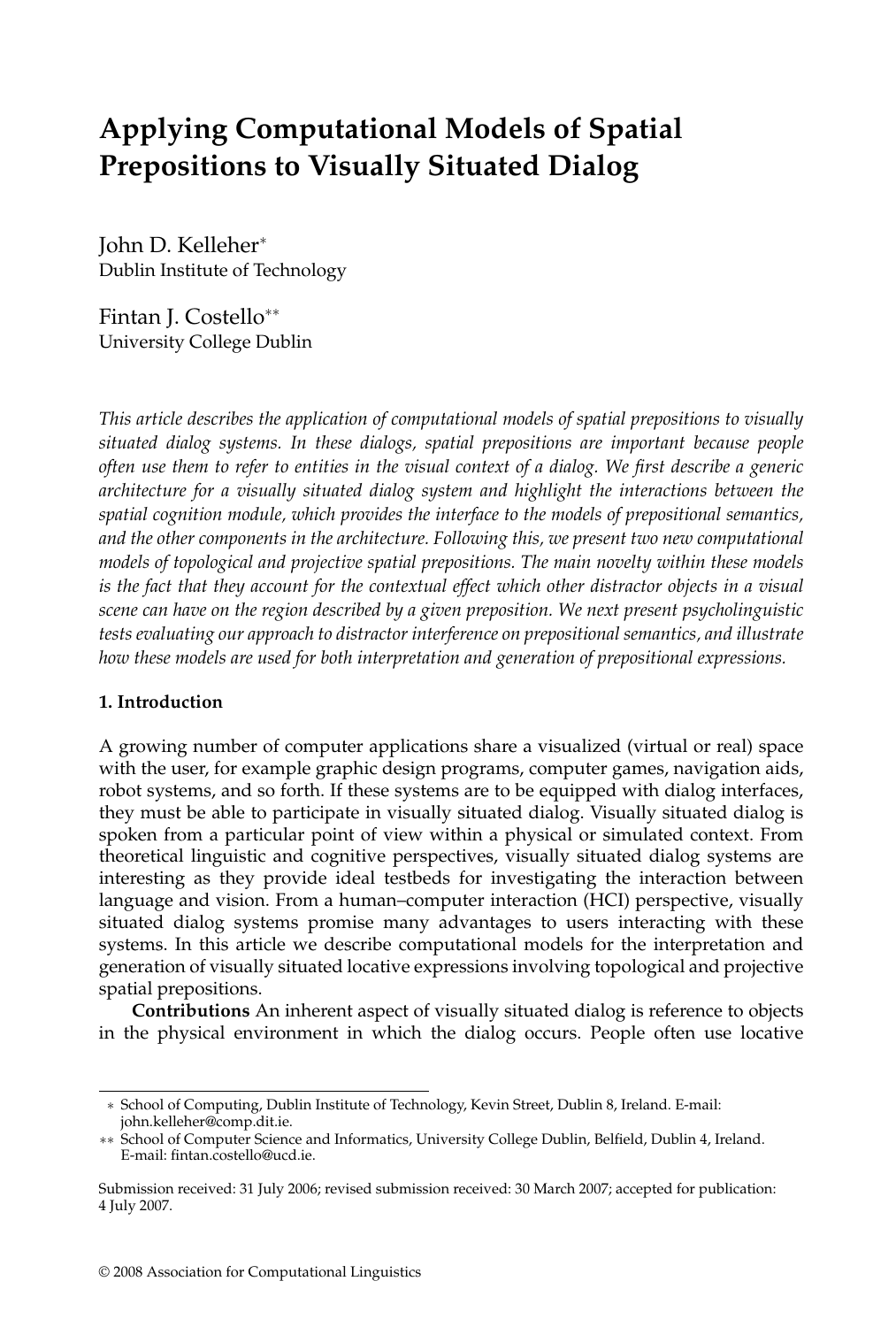expressions, in particular spatial prepositions, to pick out objects in the visual environment. In this article we present computational models of the semantics of spatial prepositions and illustrate how these models can be used in a visually situated dialog system for reference resolution and generation. These models are designed to handle reference resolution andgeneration in complex visual environments containing multiple objects, and to account for the contextual influence which the presence of multiple objects has on the semantics of spatial prepositions. In this our models move beyond other accounts, which typically do not model the contextual influence of other objects on spatial semantics. Because most real-world visual scenes are complex and contain multiple objects, our models for the semantics of spatial prepositions are important for visually situated dialog systems intended to operate usefully in the real world.

**Overview** We begin in Section 2 by describing some terminology we use when discussing locative expressions. In Section 3 we present an abstract architecture for a visually situated dialog system and, using this architecture, illustrate how the spatial reasoning component of the architecture interacts with the other components of the system. In Section 4 we review psycholinguistic data on the semantics of spatial prepositions. Section 5 reviews previous computational models of spatial prepositional semantics. Section 6 presents our computational models accounting for the semantics of spatial prepositions and the influence of visual context on those semantics, and Section 7 presents psycholinguistic evaluation of these models. Section 8 presents applications of the models in implemented systems. Section 8.1 presents an application of our models to the interpretation of locative expressions, based on Kelleher, Kruijff, and Costello (2006), and Section 8.2 presents algorithms which use these models to generate locative expressions to identify objects in visual scenes from Kelleher and Kruijff (2006).

# **2. Terminology**

Our computational models are designed to interpret and generate **locative expressions** involving spatial prepositions. The term locative expression describes "an expression involving a locative prepositional phrase together with whatever the phrase modifies (noun, clause, etc.)" (Herskovits 1986, page 7). In this article we use the term **target**  $(T)$  to refer to the object that is being located by a locative expression and the term **landmark**<sup>1</sup> (L) to refer to the object relative to which the target's location is described; see Example (1). We will use the term **distractor** to describe any object in the visual context that is neither the landmark nor the target.

# **Example 1**

[The man] $_T$  near [the table] $_L$ .

The English lexicon of spatial prepositions numbers above 80 members (not considering compounds such as *right next to*) (Landau 1996). Within this set a distinction can be made between static and dynamic prepositions: static prepositions primarily<sup>2</sup> denote

<sup>1</sup> There is a wealth of terms usedin the literature describing locative expressions. The terms *local object*, *figure object*, and *trajector* are all equivalent to our term *target* while the terms *reference object*, *ground*, and *relatum* are equivalent to our term *landmark*.

<sup>2</sup> Static prepositions can be usedin dynamic contexts, for example, *the man ran behind the house*, and dynamic prepositions can be used in static ones, for example, *the tree lay across the road*.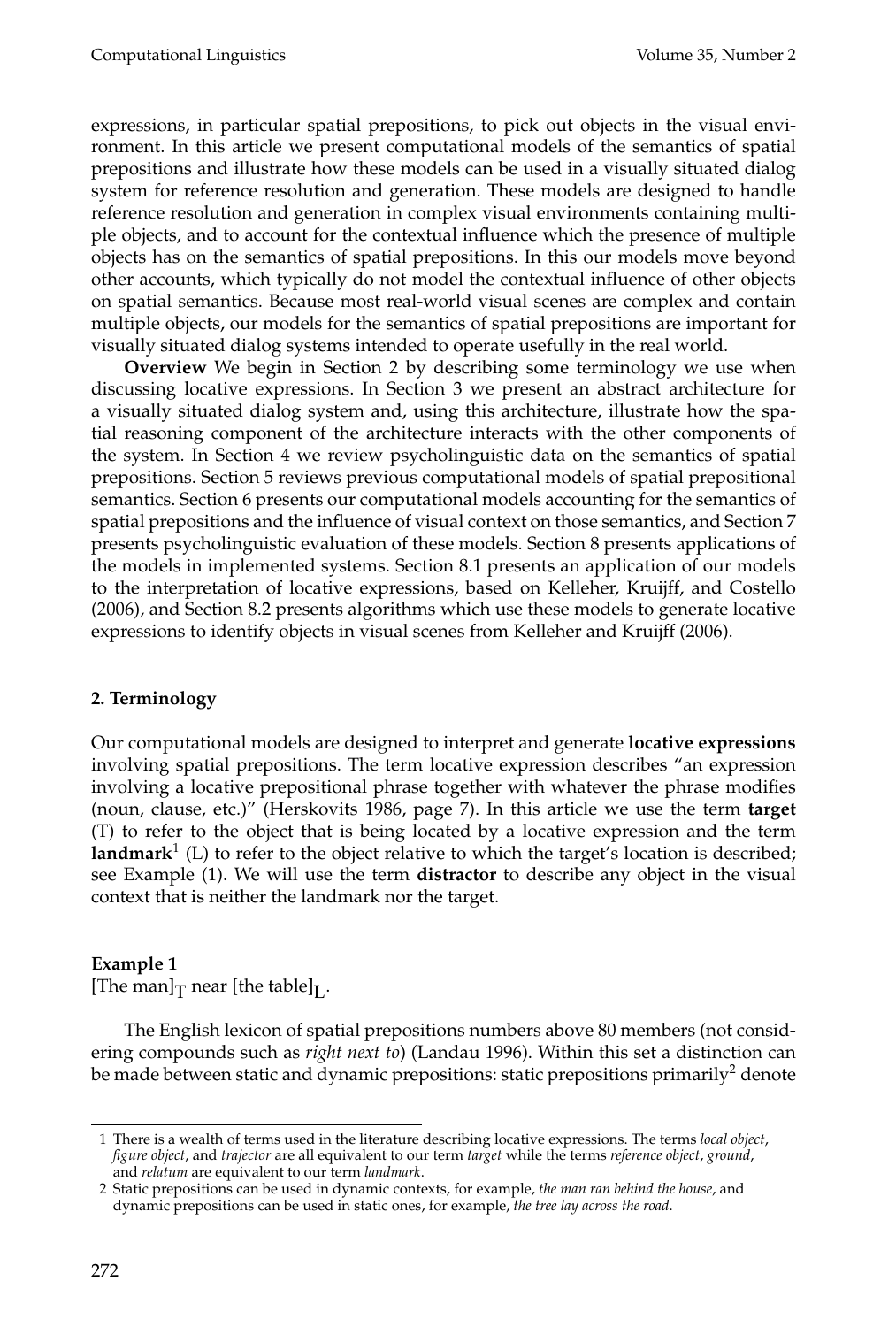

Architecture of a visually situated dialog system.

the location of an object, dynamic prepositions primarily denote the path of an object (Jackendoff 1983; Herskovits 1986), see Examples (2) and (3).

# **Example 2**

The tree is  $[behind]_{static}$  the house.

# **Example 3**

The man walked [across]<sub>dynamic</sub> the road.

In general, the set of static prepositions can be decomposed into two sets called **topological** and **projective**. Topological prepositions are the category of prepositions referring to a region that is proximal to the landmark; for example, *at*, *near*. Often, the distinctions between the semantics of the different topological prepositions is based on pragmatic constraints, for example the use of *at* licenses the target to be in contact with the landmark, while the use of *near* does not. Projective prepositions describe a region projected from the landmark in a particular direction, with the specification of the direction dependent on the **frame of reference**<sup>3</sup> being used; for example, *to the right of*, *to the left of*.

# **3. Visually Situated Dialog System Architecture**

In this section we present an abstract implementation-independent architecture for a visually situated dialog system and highlight the role played by spatial reasoning in the functioning of the system. In particular, we describe how models of spatial prepositional semantics are important for reference resolution and generation.

The distinguishing characteristic of a visually situated dialog system is that the system has the ability to visually perceive the environment in which a dialog is situated. Consequently, these systems use both visual and linguistic contextual information to understand user commands and to generate linguistic descriptions of the environment. Figure 1 illustrates the visual dialog system architecture we will describe. The arrows in the figure represent data flows through the system; the boxes are the main information processing components.

<sup>3</sup> In the context of projective prepositions, a frame of reference consists of six half-line axes with a shared origin; in English, these axes are usually labelled *front*, *back*, *right*, *left*, *above*, *below*. In English, three different frames of reference are distinguished: **absolute**, **intrinsic**, and **viewer-centered**. Interestingly however, although the use of a tripartite system is common in European languages, this is not universal, with many languages taking different approaches here. We direct the interested reader to Levinson (1996, 2003) and Levelt (1996) for further discussion on frames of reference.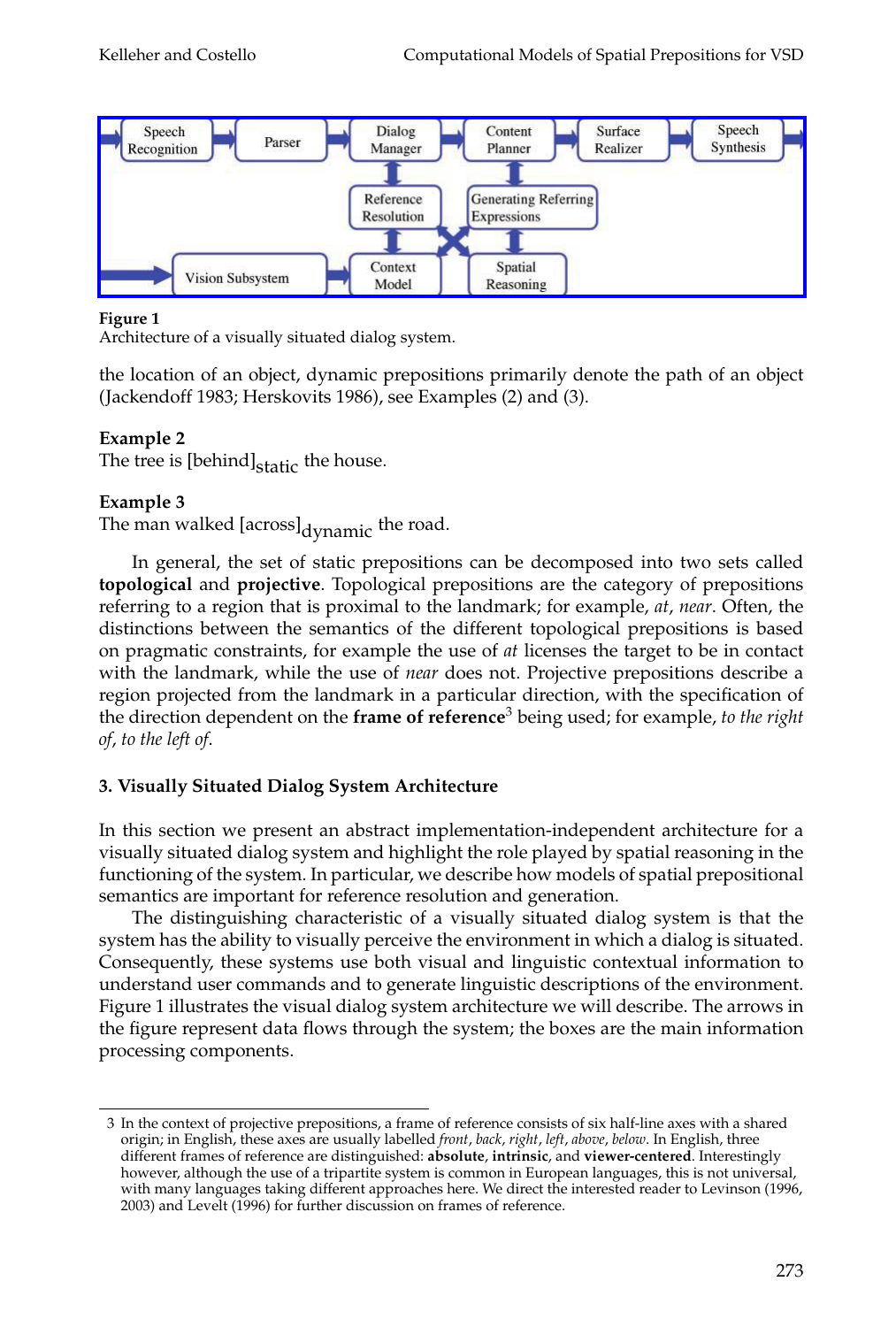

Example input and output data from a vision subsystem.

There are two information inputs into this system: the vision subsystem and the speech interpretation pipeline. The vision subsystem directly updates the system's representation of the visual context. The basic requirements for the vision subsystem are that it is able to detect and categorize the objects in the visual context and can provide geometric positioning information for each visible object. Figure 2 illustrates the analysis that a vision subsystem may generate for a given scene.

The speech interpretation pipeline begins with speech recognition. This module takes a speech utterance from the user and creates a string representation of it. The parser uses this string to construct a structured representation of the input. Parsers range in function from wide-coverage syntactic focused parsers, such as Cahill et al.'s (2004) probabilistic Lexical-Functional Grammar (LFG) parser, to narrow coverage semantic based parsers, for example the CoSy parser (Kruijff, Kelleher, and Hawes 2006). Figure 3 illustrates the types of analyses produced by these different types of parsers for the input string *is the box near the ball*? The parse tree on the left was generatedusing a probabilistic wide-coverage LFG parser.<sup>4</sup> The parse tree provides a syntactic analysis of the input string.

Generally, parsers developed for interactive dialog systems integrate semantic, as well as syntactic, information in their grammars. In these parsers the elements in the lexicon and grammar are based on an analysis of the entities and relations of the specific domain the system is designed for. These parsers sacrifice coverage for depth of analysis. For a dialog system, the advantage of this deeper analysis is that the semantic information in the parser's output can be usedby the dialog manager to relate the input to the rest of the dialog. The parse structure on the right of Figure 3 illustrates the type of semantically rich representation that an interactive dialog system parser might produce (this particular representation was generated by the CoSy parser).

The CoSy parser uses a Combinatory Categorial Grammar that represents linguistic meaning using an ontologically rich sorted relational structure (Baldridge and Kruijff

<sup>4</sup> A demo of the parser is available at: http://lfg-demo.computing.dcu.ie/lfgparser.html. The parser also provides detailed LFG f-structures for input strings.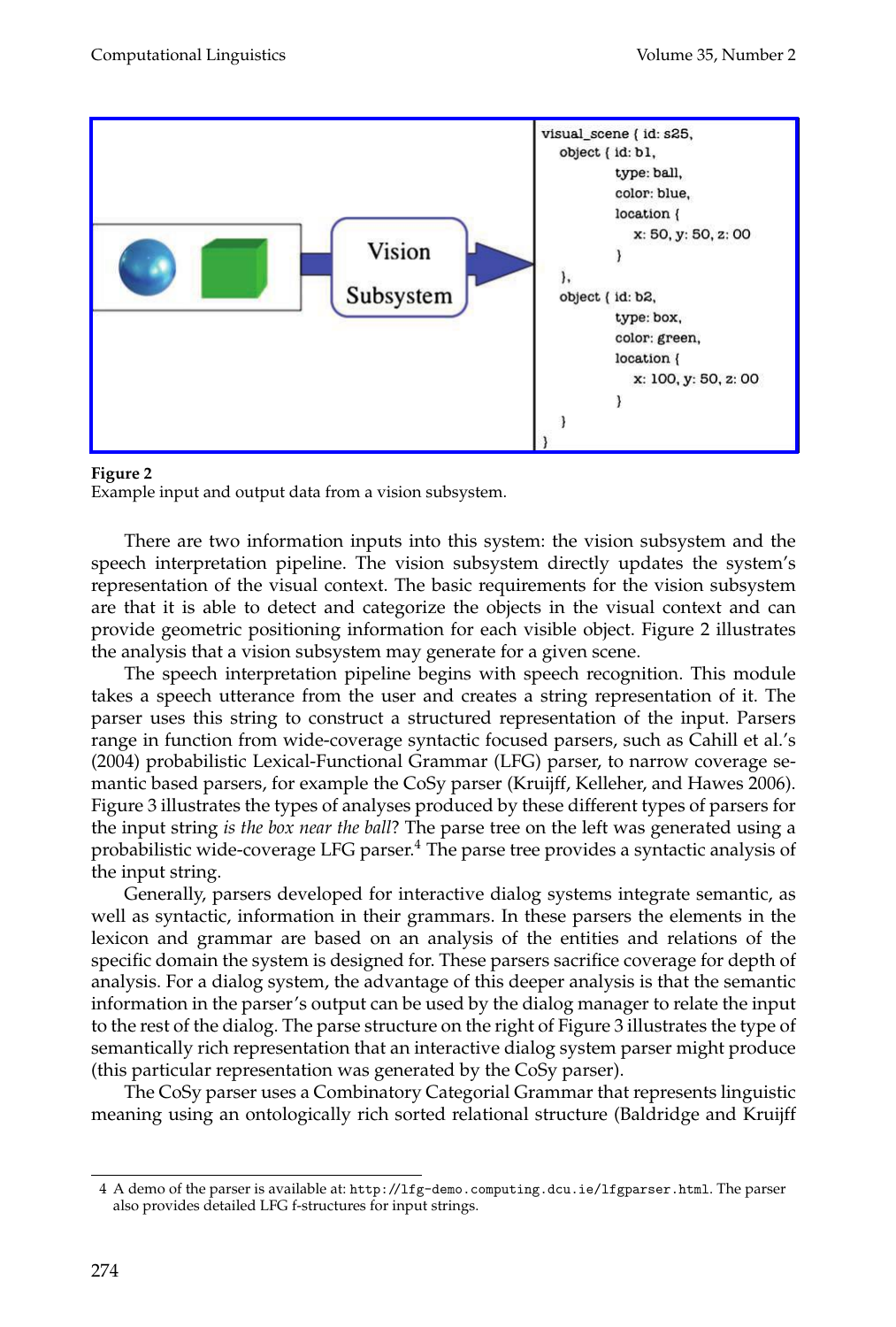

**Figure 3**

Example parse structures for the string *is the box near the ball?*

2002, 2003). Within this representation the statement *b2:phys-obj* means that the referent b2 is of type phys-obj (i.e., a physical object as defined by the ontology the grammar indexes). The semantic contribution of the prepositional phrase *near the ball* is represented by the <*Location*> structure andits subcomponents. This structure describes a locative prepositional phrase containing a static preposition that locates the referent b2 in the region *r* that is proximal to the landmark described by the <*Anchor*> subcomponent. It should be noted that the syntactic and semantic representation of prepositions within grammars is an area of ongoing research (see Gawron 1986; Tseng 2000; Beermann and Hellan 2004). The analysis presented here of the prepositional phrase *near the ball* is intended to illustrate some of the semantic features that prepositions may introduce into a grammar and is not intended as a comprehensive account of how prepositions should be grammatically represented.

The final stage in the interpretation pipeline is to categorize how the utterance relates to the current dialog context. This categorization is driven by the dialog manager andinvolves interpreting an utterance as a *dialog act* (Bunt 1994; Carletta et al. 1997; Klein 1999). One of the important tasks in this process is resolving the references in the input. Consequently, the dialog manager may invoke the reference resolution component. Reference resolution is one of two functions in the architecture where spatial reasoning plays an important role. From a computational perspective, reference resolution involves two main tasks:

- 1. Creating and maintaining a model of what the system considers as mutual knowledge (this model should contain all the objects that are available for reference and their properties)
- 2. Matching the representation introduced by a given referring expression to an element (or elements) in the set of possible referents

In a visually situated dialog a referring expression may be **exophoric** (i.e., denote an object in the visual context which has not yet been mentionedin the dialog) or it may be **anaphoric** (i.e., access a representation of a previous referring expression in the dialog context). People often use the spatial location of an object, described using spatial prepositions, when making exophoric references. As a result, in order to interpret these references the system must have access to models of the semantics of the prepositions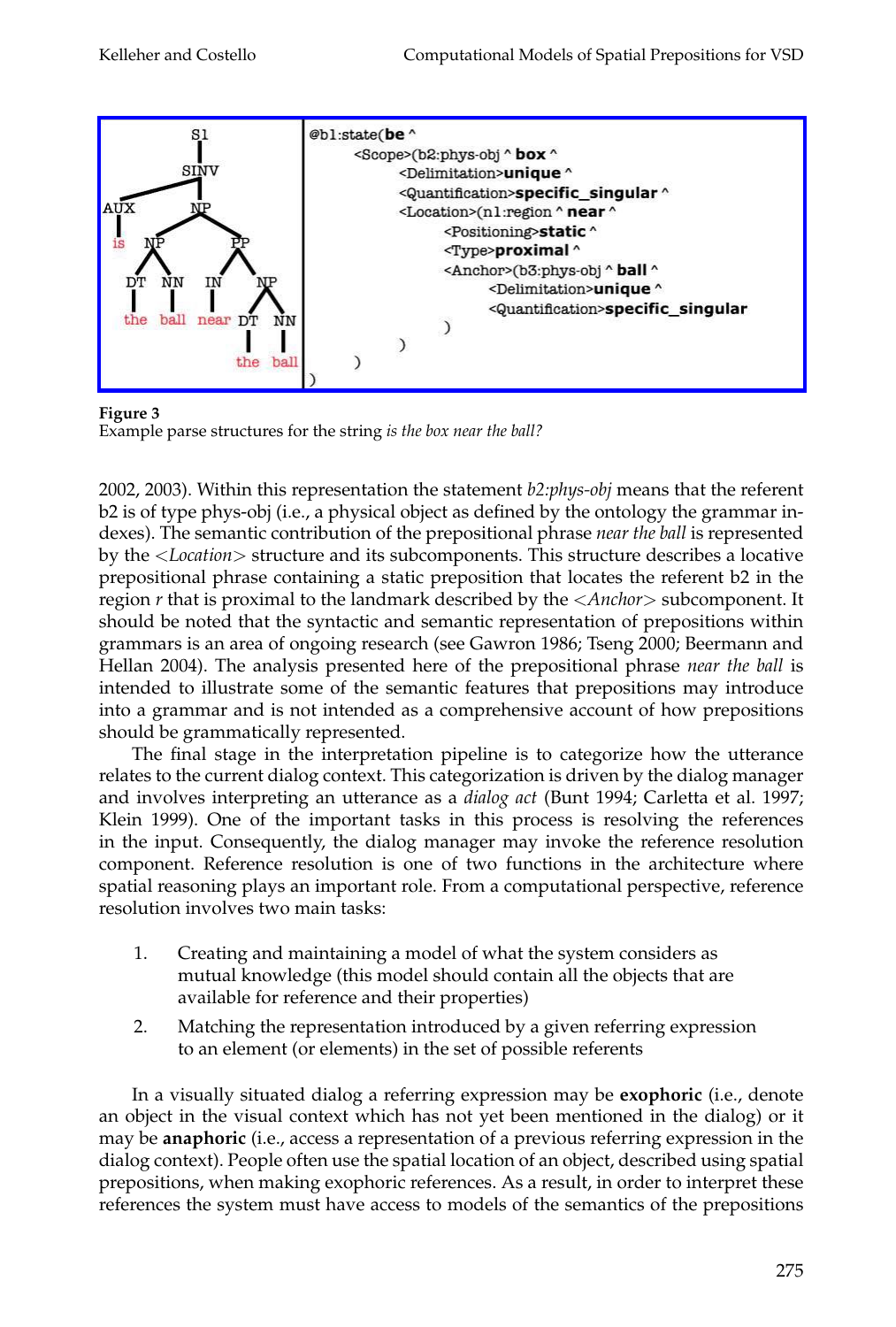

The mapping performed by the spatial reasoning module from qualitative to geometric representations during the interpretation of a locative expression.

used. In this architecture this access is provided through the spatial reasoning component. Figure 4 illustrates the translation between the qualitative, parser-generated, and the geometric, vision subsystem–generated representations that must be performed in order to interpret a spatial locative expression.

At different stages during a dialog the dialog manager may recognize that the system needs to generate a response to the last input utterance. For example, the utterance may have been a question, such as *where is x?* or *which x?*. In such cases, the dialog manager informs the content planner of this. The role of the content planner is to determine the semantic content that should be included in the system's output, rather than the linguistic realization of this content. Indeed, the content planner may generate a logical representation closer to the parse structure on the right of Figure 3 than to a natural language description.

Generating referring expressions (GRE) is a key stage in content planning. GRE is the second function in the architecture where spatial reasoning plays an important role. The function of the GRE component is to determine the set of properties that distinguish a particular target object from the other objects in the scene. For example, in response to a question such as *which x?* the GRE component may determine that a color and type description is sufficient to distinguish the target object, resulting in an answer such as *the blue x* being linguistically realized. However, it may be the case that the location of the target in the scene is the only way to distinguish it. In such cases, the GRE component needs access to computational models of the spatial prepositions if it is to determine which spatial relation is most suitable. Figure 5 illustrates the translation from a geometric to qualitative representation that is performed during the GRE process by the spatial reasoning module when a locative description is being generated by the system.

Once the content planning andGRE processes have been completed, the realizer determines a surface linguistic form in which this content can be conveyed. Finally, the speech synthesis systems generate the speech output for the linguistic string created by the realizer.

# **4. Psycholinguistic Data on Spatial Prepositions**

Spatial reasoning is a complex activity that involves at least two levels of processing: a *geometric level* where metric, topological, and projective properties are handled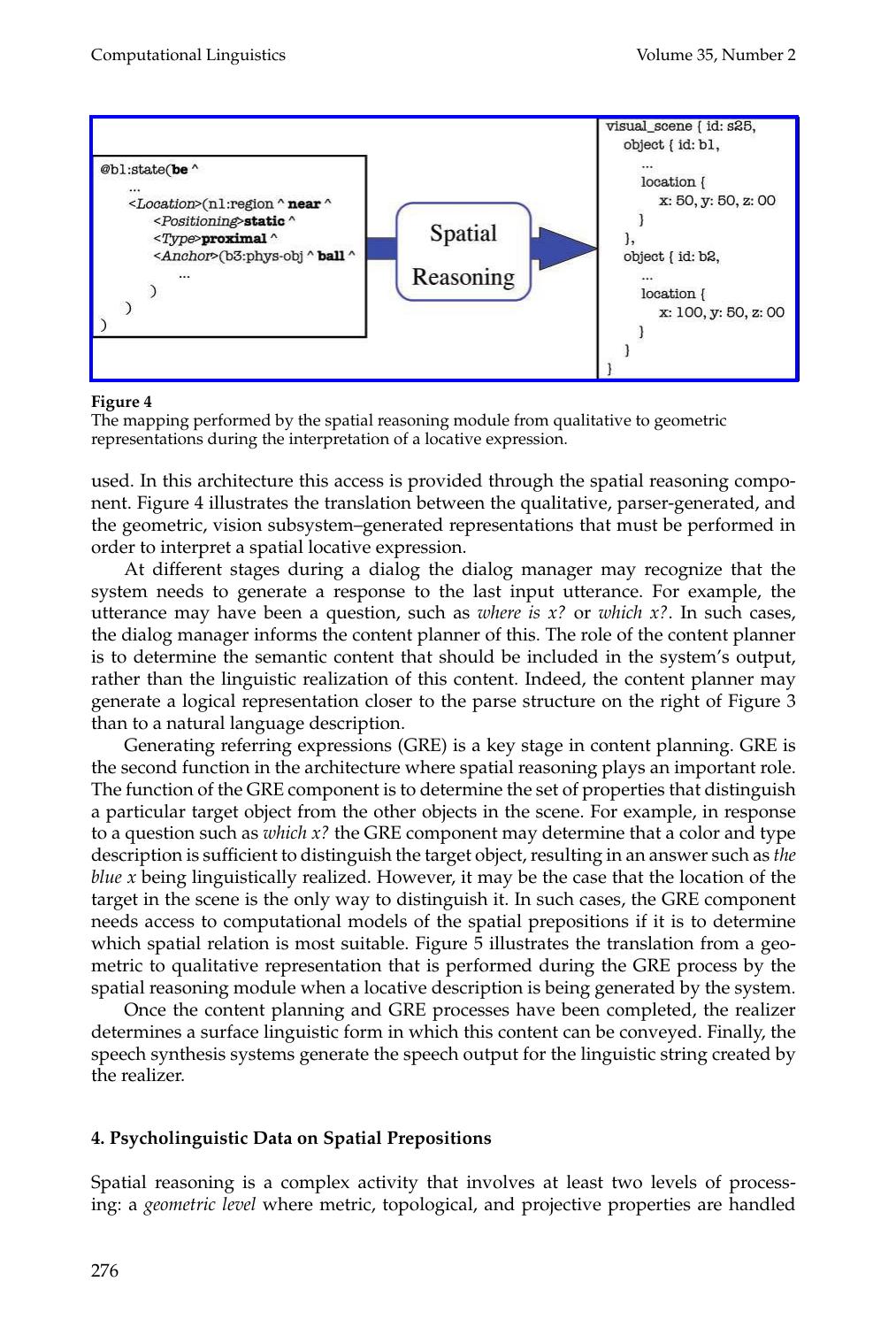

The mapping performed by the spatial reasoning module from geometric to qualitative to representations during the generation of a locative description.

(Herskovits 1986), anda *functional level* where the normal function of an entity affects the spatial relationships attributed to it in a context (Coventry and Garrod 2004).

There has been much experimental work done on spatial reasoning and language. Some of this work has focused on functional aspects of prepositional semantics (e.g., Hayward and Tarr 1995; Coventry 1998; Garrod, Ferrier, and Campbell 1999), and some on geometric factors (Gapp 1995; Logan and Sadler 1996; Regier and Carlson 2001). In this article we are primarily concernedwith the geometric semantics of prepositions and, consequently, our review will focus on the experimental data that addresses geometric factors. We will begin by reviewing the experimental data describing topological spatial prepositions. Following this, we will then review data relating to projective prepositions.

Topological prepositions denote a region that is proximal to a landmark. Subsequently we discuss previous psycholinguistic experiments, focusing on how contextual factors such as distance, size, and salience may affect proximity. We also present examples showing that the location of other objects in a scene may interfere with the acceptability of a proximal description to locate a target relative to a landmark.

Logan and Sadler (1996) examined the semantics of several spatial prepositions. In their experiments, a human subject was shown sentences of the form *the X is [relation] the O*, each with a picture of a spatial configuration of an **O** in the center of an invisible 7 × 7 cell grid, and an **X** in one of the 48 surrounding positions. The subject then had to rate how well the sentence described the picture, on a scale from 1 (bad) to 9 (good). Figure 6 gives the mean goodness rating for the relation "near to" as a function of the position occupied by  $X$  (Logan and Sadler 1996). It is clear from Figure 6 that ratings diminish as the distance between X and O increases, but also that even at the extremes of the grid the ratings were still above 1 (minimum rating).

Besides distance there are also other factors that determine the applicability of a proximal relation. For example, given prototypical size, the region denoted by *near the building* is larger than that of *near the apple*. Moreover, an object's salience couldinfluence the determination of the proximal region associated with it; as with size, the more salient an object is the larger the proximal region associated with it (Gapp 1994).

Finally, the two scenes in Figure 7 show interference as a contextual factor. For the scene on the left we can use *the blue box is near the black box* to describe object (c). This seems inappropriate in the scene on the right. Placing an object (d) beside (b) appears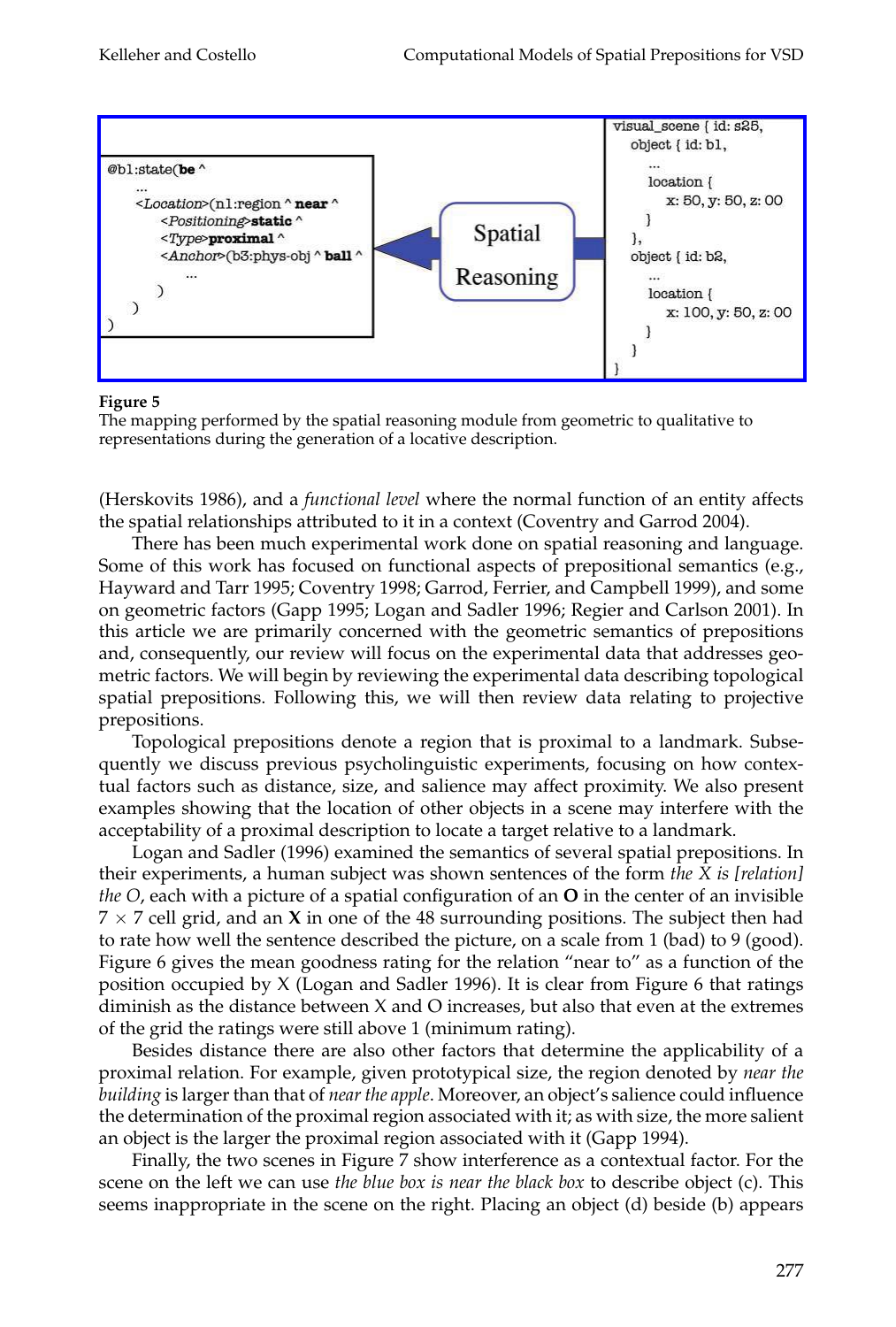| 1.74 | 1.90           | 2.84          | $3.16$ 2.34    |                   | 1.81    | 2.13 |
|------|----------------|---------------|----------------|-------------------|---------|------|
| 2.61 | 3.84           | 4.66          | 14.97          | $ 4.90 $ 3.56     |         | 3.26 |
| 4.06 | 5.56           | $7.55$   7.97 |                | 7.29              | 4.80    | 3.91 |
| 4.47 | 5.91           | 8.52          | $\overline{O}$ | 7.90              | 16.13   | 4.46 |
| 3.47 | 4.81           | 6.94          | 17.56          | 7.31              | 15.59   | 3.63 |
| 3.25 | 14.03          | 4.50          | 4.78           | 4.41              | $13.47$ | 3.10 |
| 1.84 | $ 2.23\rangle$ | 2.03          | 3.06           | $ 2.53 $ $ 2.13 $ |         | 2.00 |

A 7 × 7 cell grid with mean goodness ratings for the relation *the X is near O* as a function of the position occupied by X.

to interfere with the appropriateness of using a proximal relation to locate (c) relative to (b), even though the absolute distance between (c) and (b) has not changed.

There are several important features that are evident from these data. First, given a context, subjects have the ability to grade the applicability of a spatial relation. Logan and Sadler (1996) introduced the term **spatial template** to describe the representation of the regions of acceptability associated with a preposition. A spatial template is centered on the landmark and identifies for each point in its space the acceptability of the spatial relationship between the landmark and the target appearing at that point being described by the preposition. Second, there is empirical evidence pointing to the effects of distance between that landmark and the target, and landmark salience and size on the applicability of a proximity-based preposition. Finally, the examples presented point to the fact that the location of other distractor objects in context may also interfere with the applicability of a preposition. (The model of proximity we present in Section 6 captures all these factors.)

Figure 8 is a representation of the spatial template for the projective preposition *above* described in Logan and Sadler (1996). The main points of note relating to these data are that there are three regions in the spatial template (good, acceptable, and bad) and these regions are symmetric around the canonical direction of the preposition with acceptability approaching 0 as the angular deviation from the canonical direction approaches 90 degrees. However, it should be noted that these data were gathered during an interpretation task and that the task may have affected the subjects' responses.



**Figure 7** Proximity and distractor interference.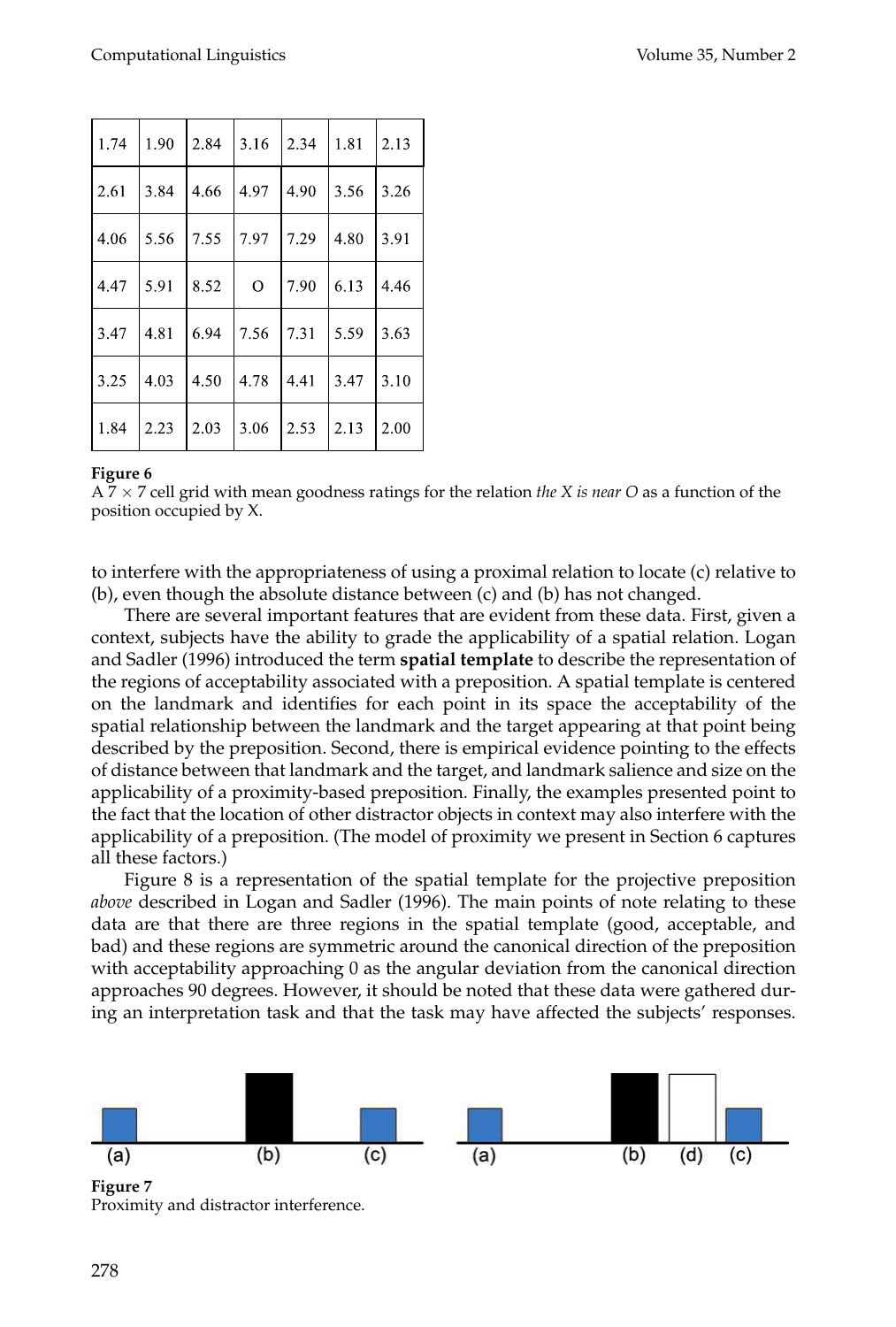

Spatial template for the preposition *above* (Logan and Sadler 1996), where LM represents the landmark and the arrow shows the canonical direction associated with the preposition.

Although the subjects may have rated some of the areas on the far right and left of the landmark as acceptable with respect to interpreting an utterance such as *above the landmark*, this does not mean that they would use the word *above* to describe a target object in these regions relative to the landmark. This highlights the fact that people may be more accommodating when they are interpreting a locative description (for example, they may extend the allowable angular deviation to 90 degrees) but be more specific when generating a locative description.

# **5. Previous Models of Topological and Projective Spatial Prepositions**

There has been much research on the formal properties and interactions of topological relations, for example Cohn et al. (1997) and Kuipers (2000). However, before these higher-level frameworks can be applied to real-world data, a model of proximity that is capable of segmenting a region at the metric or geometric level is required. At this geometric level previous approaches to modeling topological prepositions have adopted one of two approaches to defining the region of proximity. The first is to adopt a Voronoi segmentation of space. Under this approach the region considered as proximal to an object is the area surrounding it that is closer to it than to any other object in the scene. The second is to define the proximal region in terms of the size of the landmark. For example, Gapp (1995) defines the area of proximity as the region within ten times the size of the landmark object in each direction. However, neither of these approaches consider the effect that the locations of other objects in the scene have on the proximity. Consequently, they cannot distinguish between the different context provided by the two images in Figure 7.

Several models of projective prepositions have been proposed (Yamada 1993; Olivier and Tsujii 1994; Gapp 1995; Fuhr et al. 1998; Regier and Carlson 2001; Kelleher and van Genabith 2006). Yamada (1993) introduced the concept of a **potential field** function to capture the gradation of applicability across the region described by the preposition. Later work (Olivier and Tsujii 1994; Gapp 1995) highlighted the issue of defining the intended frame of reference. Building on this work and the psycholinguistic results of Carlson-Radvansky and Logan (1997), Kelleher and van Genabith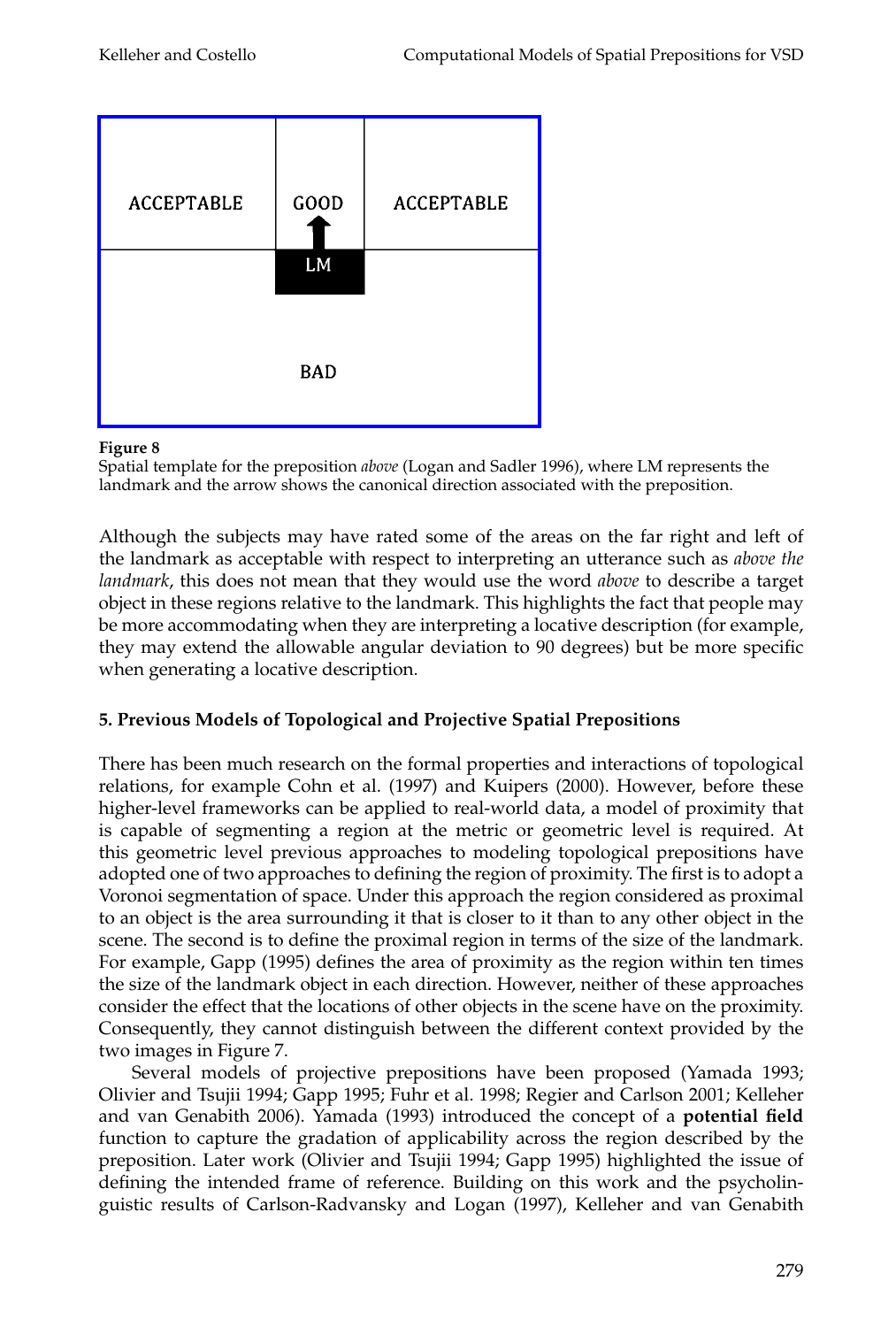(2006) developed a computational model that constructed a modified spatial template in situations where frame of reference ambiguity occurred. Fuhr et al. (1998) used models of prepositional semantics in order to interpret natural language commands to a robotic arm. Fuhr et al. segmented the space around an object into different regions based on the sides and vertices of the object's bounding box. One of the drawbacks of this system, however, was that it could not distinguish between the position of two or more objects that were fully enclosed within a given region. Finally, Regier and Carlson (2001) developed a vector sum algorithm to compute the applicability of a projective relation between a landmark and a target. However, as with previous topological models, none of these models consider the influence of other objects in the context of the landmark target relationship. For example, the introduction of the long black object into image 2 in Figure 9 affects the interpretability of a reference such as *the blue square above the white rectangle*. In the next section we describe new models designed to account for the influence of other objects in the semantics of spatial prepositions.

# **6. Models of Visual Context in Topological and Projective Spatial Prepositions**

If a computational model is going to accommodate the gradation of applicability across a preposition's spatial template it must define the semantics of the preposition as some sort of continuum function. A **potential field model** is one form of continuum measure that is widely used (Yamada 1993; Gapp 1994; Olivier and Tsujii 1994; Regier and Carlson 2001). Using this approach, a model of a preposition's spatial template is constructed using a set of normalized equations that, for a given origin and point, computes a value that represents the cost of accepting that point as the interpretation of the preposition.

Each equation used to construct the potential field representation of a preposition's spatial template models a different geometric constraint specified by the preposition's semantics. For example, for topological prepositions such as *near*, an equation inversely proportional to the distance between a point and a landmark would be used, while for projective prepositions such as *to the right of*, an equation modeling the angular deviation of a point from the idealized direction denoted by the preposition would be included in the construction set; Gapp (1995) and Logan and Sadler (1996) both noted that acceptability of a projective preposition being used to describe a location approaches 0 as the angular deviation of that location approaches 90 degrees. The potential field is then constructed by assigning each point in the field an overall potential by integrating the results computed for that point by each of the equations in the construction set.



**Figure 9** Projective prepositions and distractor interference.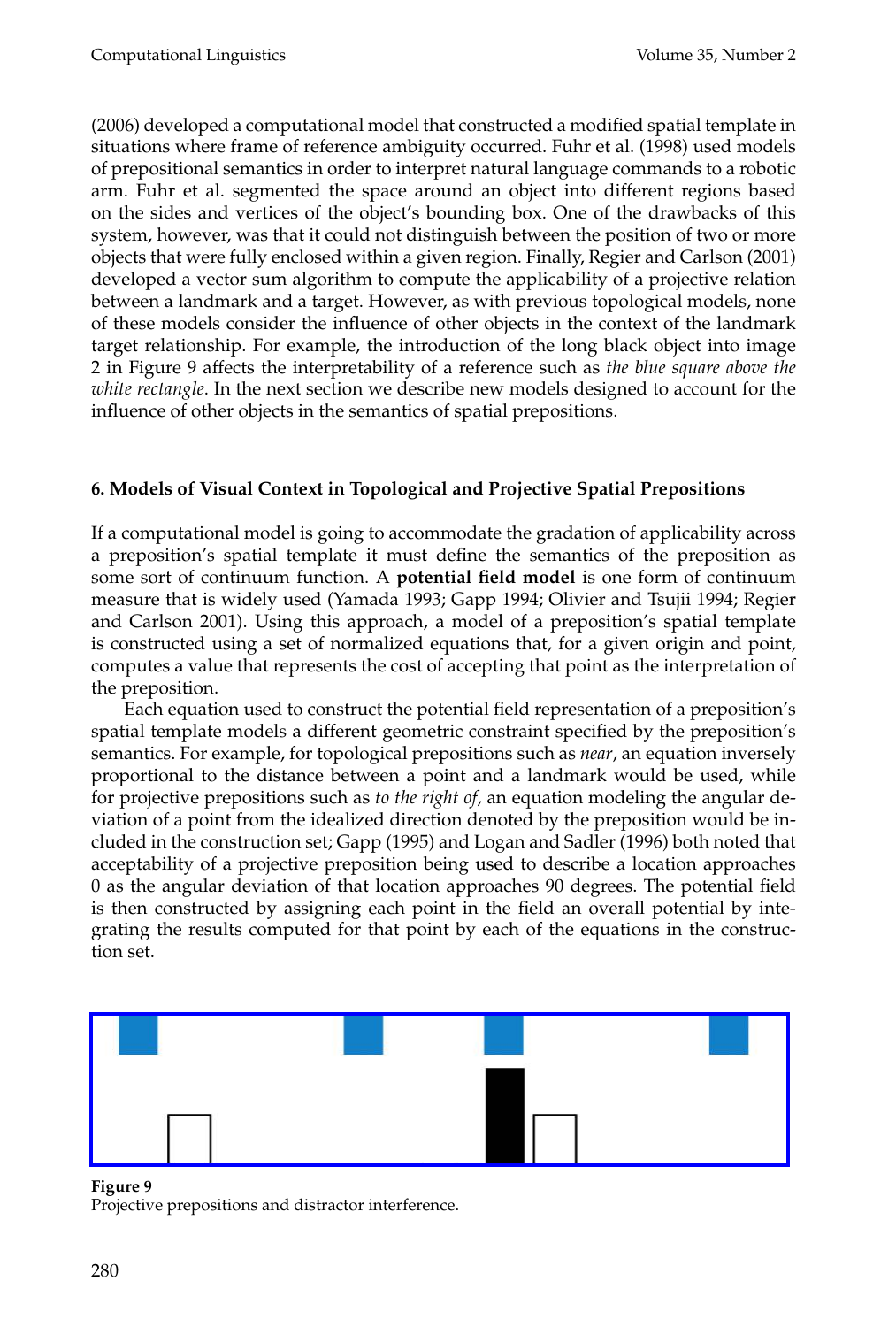This potential field approach does not, however, account for the influence of other objects in the visual scene on the semantics of a topological or projective preposition. The basic idea in our computational models is to extend the potential field approach by overlaying the potential fields for each object in a visual scene and combining those fields to produce **relative** potential fields for topological or projective prepositions. These relative potential fields represent the semantics of those prepositions as modified by the presence of other objects in the visual scene.

### **6.1 Computational Model of Topological Prepositions**

In this section we describe a model of relative proximity that uses (1) the distance between objects, (2) the size and salience of the landmark object, and (3) the location of other objects in the scene. Our model is based on first computing absolute proximity between each point and each landmark in a scene, and then combining or overlaying the resulting absolute proximity fields to compute the relative proximity of each point to each landmark.

*6.1.1 Computing Absolute Proximity Fields.* We first compute for each landmark an **absolute proximity field** giving each point's proximity to that landmark, independent of proximity to any other landmark. We compute fields on the projection of the scene onto the 2D-plane, represented as a 2D-array of points. At each point *P* in that *array*, the absolute proximity for landmark *L* is

$$
prox_{abs}(L, P) = (1 - dist_{normalized}(L, P)) * salience(L)
$$
\n(1)

In this equation the absolute proximity for a point *P* and a landmark *L* is a function of both the distance between the point and the location of the landmark, and the salience of the landmark.

To represent distance we use a normalized distance function  $dist_{normalized}(L, P)$ , which returns a value between 0 and 1.<sup>5</sup> The smaller the distance between *L* and *P*, the higher the absolute proximity value returned, that is, the more acceptable it is to say that *P* is close to *L*. In this way, this component of the absolute proximity field captures the gradual gradation in applicability evident in Logan and Sadler (1996).

We model the influence of visual and discourse salience on absolute proximity as a function *salience*(*L*), returning a value between 0 and 1 that represents the relative salience of the landmark *L* in the scene (Equation (2)). For the current purposes we assume that the relative salience of an object is the average of its visual salience  $(S_{vis})$ and discourse salience  $(S_{disc})$ .<sup>6</sup>

$$
salience(L) = (S_{vis}(L) + S_{disc}(L))/2
$$
\n(2)

<sup>5</sup> We normalize by computing the distance between the two points, and then dividing this distance by the maximum distance between point *L* and any point in the scene.

<sup>6</sup> There are, of course, many other operators that could be used to combine visual and linguistic salience, such as maximum  $(MAX(S_{vis}(L), S_{disc}(L)))$  or probabilistic OR  $(S_{vis}(L) + S_{disc}(L) - (S_{vis}(L) \times S_{disc}(L)))$ . We currently have no way of deciding among these operators. Fortunately, however, the modular nature of our framework wouldallow us to change the computation of relative salience without impacting other aspects of our model, should evidence in favor of one or other operator become available.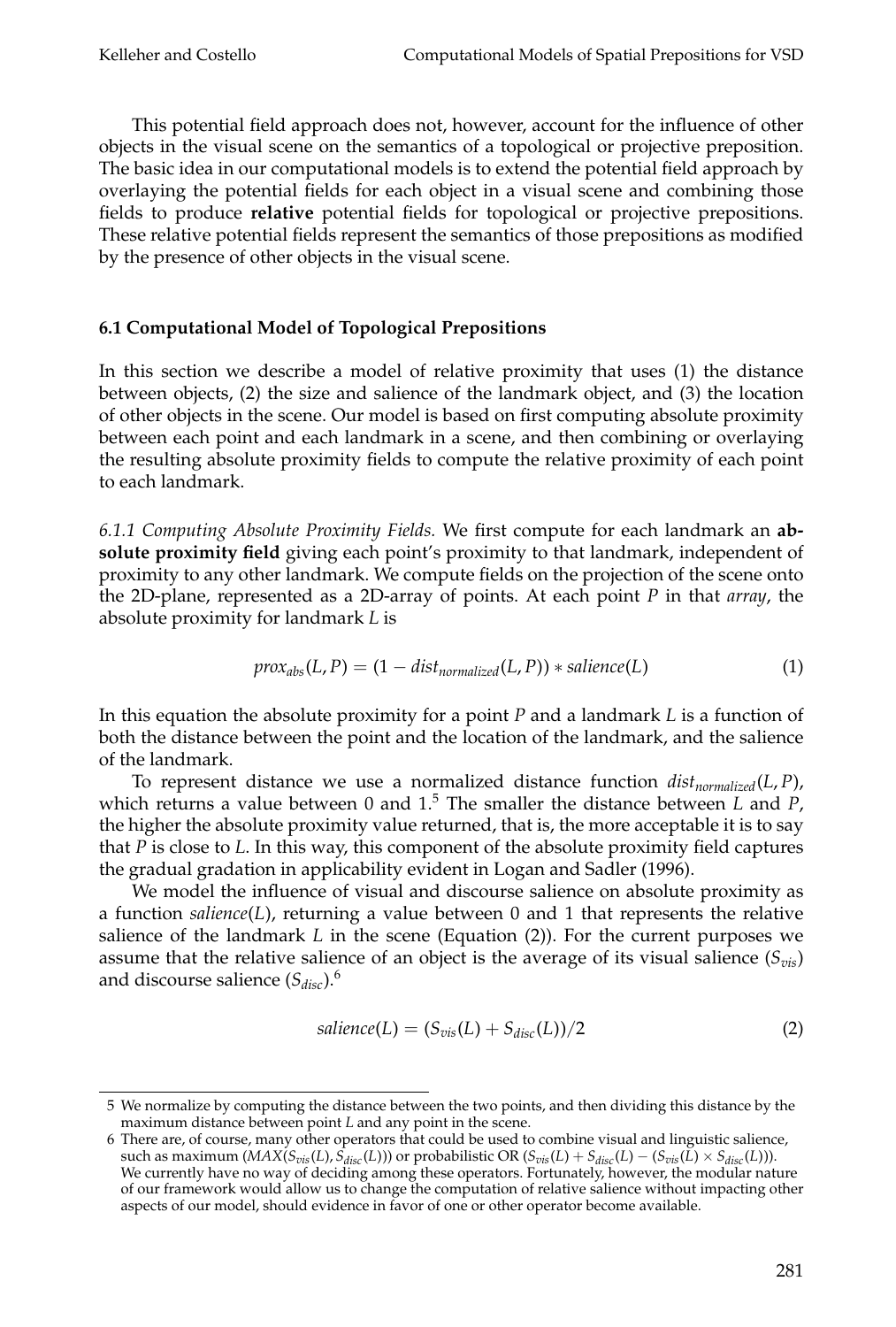Visual salience  $S_{vis}$  is computed using the algorithm of Kelleher and van Genabith (2004). Computing a relative salience for each object in a scene is basedon its perceivable size and its centrality relative to the viewer's focus of attention. The algorithm returns scores in the range of 0 to 1. As the algorithm captures object size, we can model the effect of landmark size on proximity through the salience component of absolute proximity. The discourse salience  $(S_{disc})$  of an object is computed based on recency of mention (Hajicová 1993) except we represent the maximum overall salience in the scene as 1, and use 0 to indicate that the landmark is not salient in the current context.

Figure 10 shows computed absolute proximity with salience values of 1, 0.6, and 0.5, for points from the upper-left to the lower-right of a 2D plane, with the landmark at the center of that plane. The graph shows how salience influences absolute proximity in our model: For a landmark with high salience, points far from the landmark can still have high absolute proximity to it.

*6.1.2 Computing Relative Proximity Fields.* Once we have constructedabsolute proximity fields for the landmarks in a scene, our next step is to overlay these fields to produce a measure of **relative proximity** to each landmark at each point. For this we first select a landmark, and then iterate over each point in the scene comparing the absolute proximity of the selectedlandmark at that point with the absolute proximity of all other landmarks at that point. The relative proximity of a selected landmark at a point is equal to the absolute proximity field for that landmark at that point, minus the highest absolute proximity field for any other landmark at that point:

$$
prox_{rel}(P, L) = prox_{abs}(P, L) - \underset{\forall L_X \neq L}{MAX} prox_{abs}(P, L_X)
$$
\n(3)

The idea here is that the other landmark with the highest absolute proximity is acting in competition with the selected landmark. If that other landmark's absolute proximity



### **Figure 10**

Absolute proximity ratings for landmark L centered in a 2D plane, points ranging from plane's upper-left corner ( $\langle -3, -3 \rangle$ ) to lower right corner ( $\langle 3,3 \rangle$ ).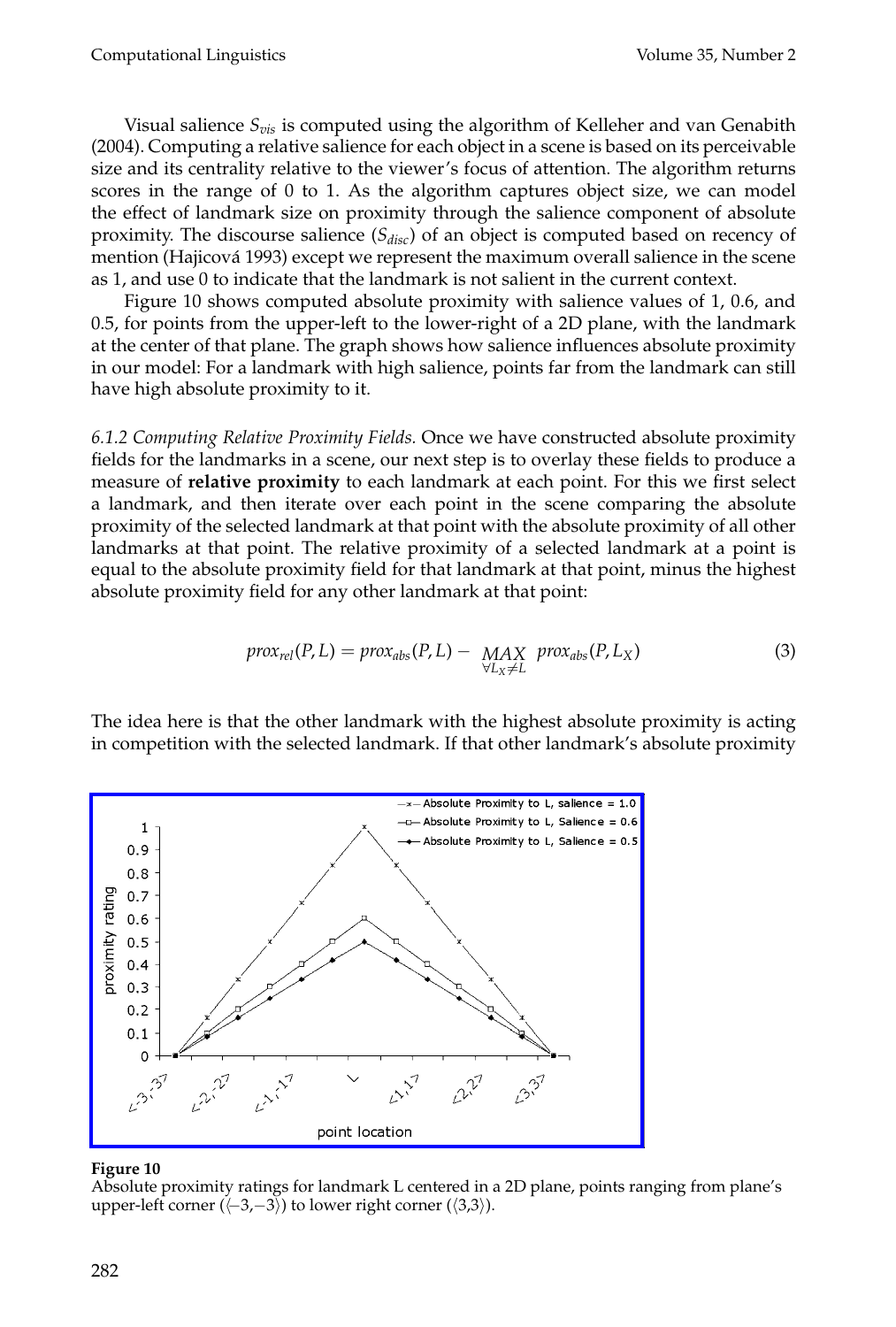is higher than the absolute proximity of the selected landmark, the selected landmark's *relative* proximity for the point will be negative. If the competing landmark's absolute proximity is slightly lower than the absolute proximity of the selected landmark, the selectedlandmark's *relative* proximity for the point will be positive, but low. Only when the competing landmark's absolute proximity is significantly lower than the absolute proximity of the selected landmark will the selected landmark have a high relative proximity for the point in question.

In Equation  $(3)$  the proximity of a given point to a selected landmark rises as that point's distance from the landmark decreases (the closer the point is to the landmark, the higher its proximity score for the landmark will be), but *falls* as that point's distance from some other landmark decreases (the closer the point is to some other landmark, the lower its proximity score *for the selected landmark* will be). Figure 11 shows the relative proximity fields of two landmarks, L1 and L2, computed using Equation (3) in a 1-dimensional (linear) space. The two landmarks have different degrees of salience: a salience of 0.5 for L1 and of 0.6 for L2 (represented by the different sizes of the landmarks). In this figure, any point where the relative proximity for one particular landmark is above the zero line represents a point which is proximal to that landmark, rather than to the other landmark. The extent to which that point is above zero represents its degree of proximity to that landmark. The overall proximal area for a given landmark is the overall area for which its relative proximity field is above zero. The left and right borders of the figure represent the boundaries (walls) of the area.

Figure 11 illustrates three main points. First, the overall size of a landmark's proximal area is a function of the landmark's position relative to the other landmark and to the boundaries. For example, landmark L2 has a large open space between it and the right boundary: Most of this space falls into the proximal area for that landmark. Landmark L1 falls into quite a narrow space between the left boundary and L2. L1 thus has a much smaller proximal area in the figure than L2. Second, the relative proximity field for a landmark is a function of that landmark's salience. This can be seen in Figure 11 by considering the space between the two landmarks. In that space the width of the proximal area for L2 is greater than that of L1, because L2 is more salient.



### **Figure 11**

Graph of relative proximity fields for two landmarks L1 and L2. Relative proximity fields were computed with salience scores of 0.5 for L1 and 0.6 for L2.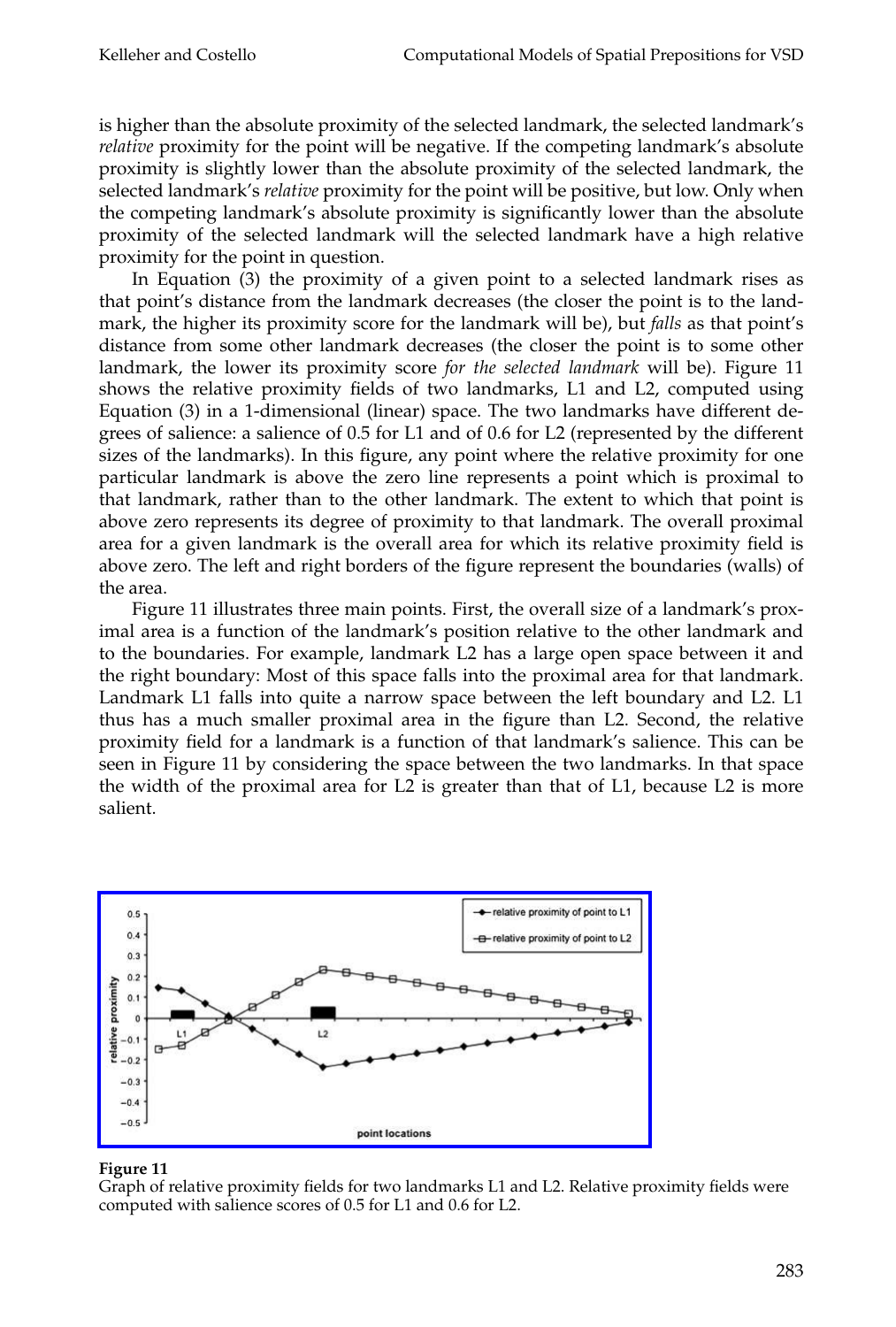

**Figure 12** Example scene.

The third point concerns areas of ambiguous proximity in Figure 11: areas in which neither of the landmarks have a significantly higher relative proximity than the other. There are two such areas in the Figure. The first is between the two landmarks, in the region where one relative proximity field line crosses the other. These points are ambiguous in terms of relative proximity because these points are equidistant from those two landmarks. The second ambiguous area is at the extreme right of the space shown in Figure 11. This area is ambiguous because this area is distant from both landmarks: Points in this area would not be judged proximal to either landmark. The question of ambiguity in relative proximity judgments is considered in more detail in Section 8.1.

We will illustrate the different stages of the proximity model using the situation illustrated in Figure 12. The task is to decide whether the target object is proximal to the landmark object. Figure 13 illustrates the absolute potential field for the landmark



**Figure 13** The absolute proximity fields for the landmark.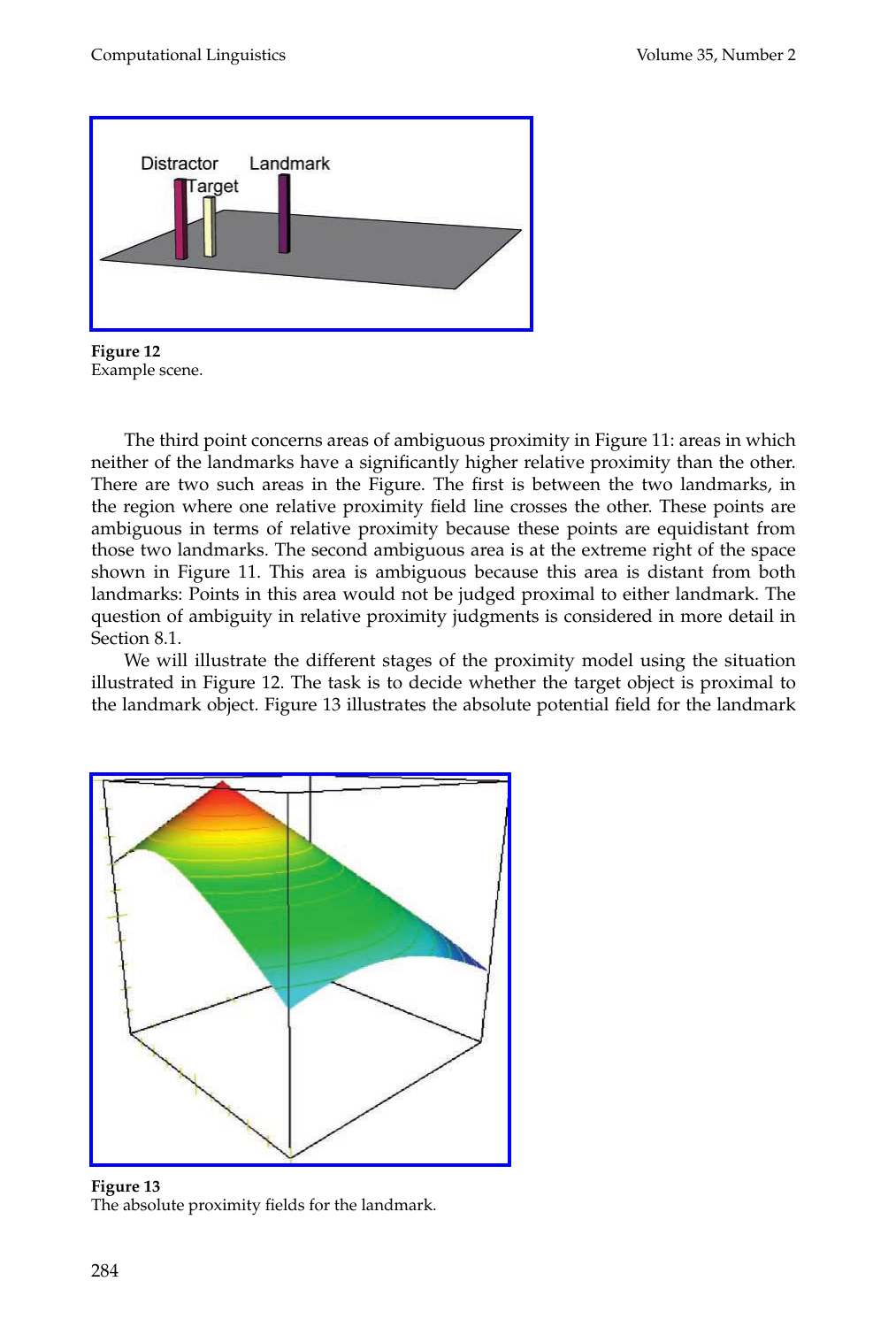

**Figure 14** The absolute proximity fields for the landmark and the distractor.

object. Figure 14 illustrates the absolute potential fields for the landmark and the distractor object. Figure 15 illustrates the relative proximity field that results from the interaction between the landmark and distractors absolute proximity fields. Figure 16 illustrates the application of the threshold to the landmark's relative proximity field. If the target object is located in the region where the landmark's relative proximity field



**Figure 15** The landmark's relative proximity field.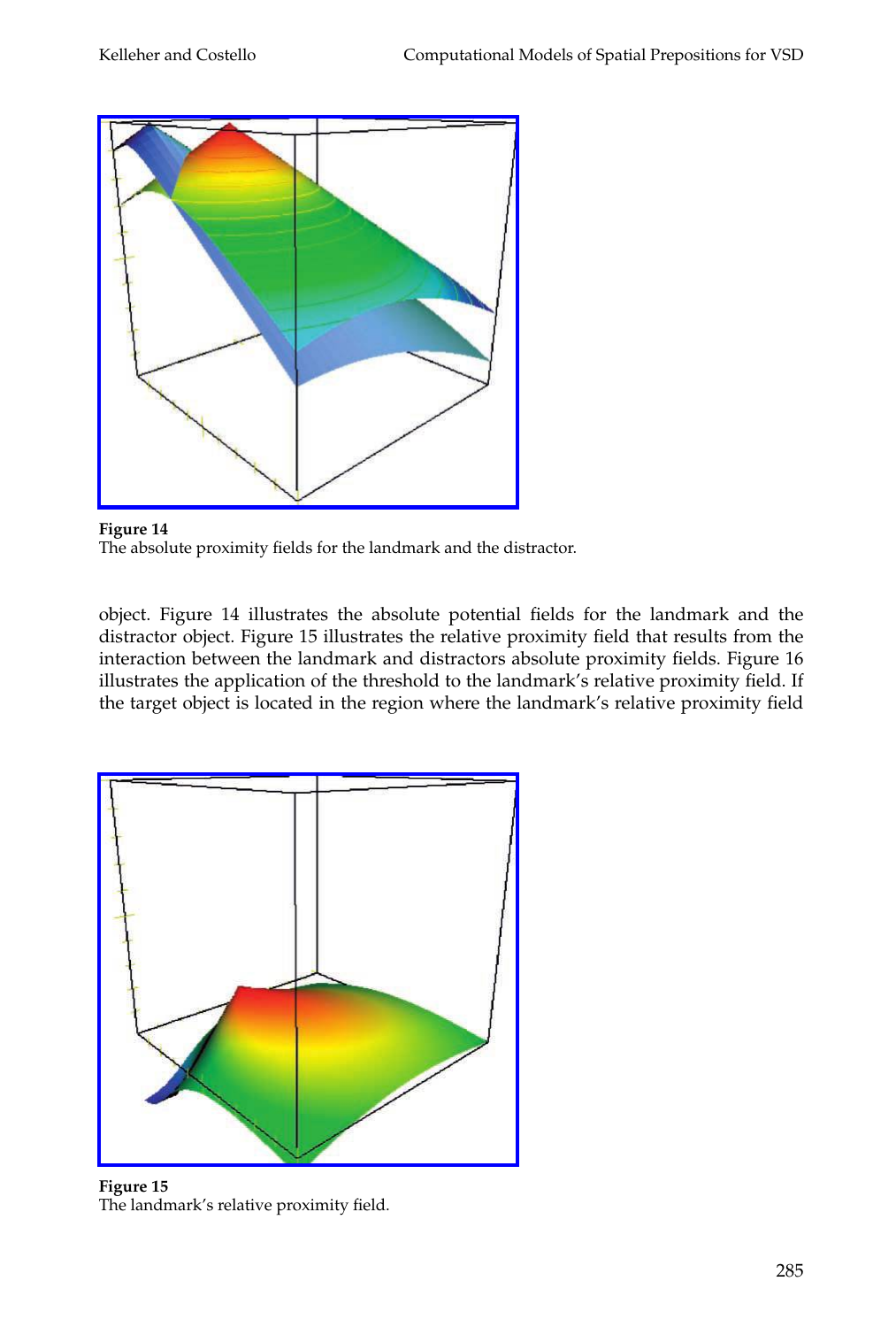

**Figure 16** Applying the threshold to the landmark's relative proximity field.

is above the threshold the target is deemed to be proximal to the landmark. Figure 16 demonstrates the contextual influence which the distractor object has on the landmark's relative proximity field: The field shrinks on the side of the landmark near the distractor, but expands on the side away from the landmark.

# **6.2Computational Model of Projective Prepositions**

The two main factors that impact on the applicability of a projective preposition describing the spatial relationship between a target object and a landmark are the angular deviation of the target object's position from the canonical direction described by the preposition relative to the landmark and the distance of the target object from the landmark.

The vector originating from the center of the landmark to the viewer's position describes the canonical search axis for *in front of*. We can produce the search vectors for the other projective prepositions (*behind*, *left*, *right*) by rotating this front vector on a horizontal plane. Once the canonical vector *c* for a given projective preposition has been selected, the angular deviation of a given point *P* position relative to the landmark *L* can be computed using Equation (4):

$$
angle(\vec{LP}, \vec{c}) = \cos^{-1}\left(\frac{\vec{LP} \cdot \vec{c}}{|\vec{LP}| |\vec{c}|}\right)
$$
(4)

where  $\vec{LP}$  is the vector from landmark *L* to point *P* and  $\vec{c}$  is the canonical vector for the projective preposition in question. This equation gives the angle between  $\vec{LP}$  and that canonical vector.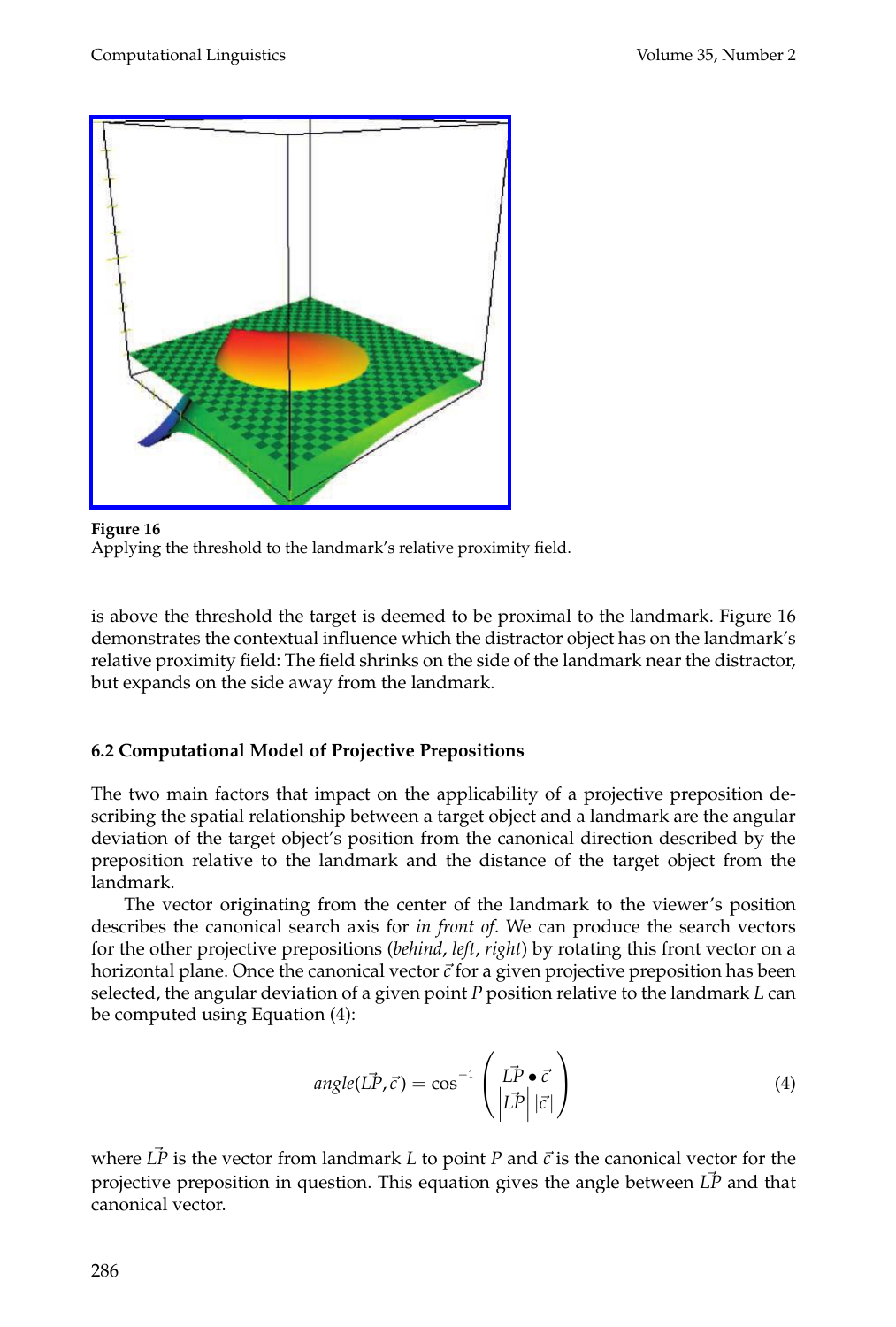Using this equation, and the normalized distance measure described in Section 6.1, we define an absolute potential field for the acceptability of a projective preposition with canonical vector  $\vec{c}$  for land mark L as follows:

$$
proj_{abs}(L, P, \vec{c}) = 0 \text{ if } (angle(\vec{LP}, \vec{c}) > 90) \text{ or } (dist_{normalized}(L, P) = 0),
$$
  
= 
$$
(angle(\vec{LP}, \vec{c}) / dist_{normalized}(L, P)) \text{ otherwise}
$$
 (5)

In this equation, if the angle between a point *P* and the canonical vector  $\vec{c}$  is greater than 90 degrees, or if the distance between the landmark and the point is 0, the acceptability of that point for the projective preposition is 0. Otherwise, the acceptability of that point is equal to the angle between that point and the canonical vector, divided by the normalized distance between that point and the landmark.

We use this absolute potential field for projective prepositions in the same way that we used the absolute field for proximity in our model of topological prepositions. Once we have computed the absolute potential field for each point relative to the landmark we then do the same process for each of the distractor landmarks. We then overlay the landmark applicabilities with those of the distractors by subtracting the maximum applicability of any of the distractors at a point from the landmark's applicability at that point, producing a relative potential field for the projective preposition as in Equation (6):

$$
proj_{rel}(P, L, \vec{c}) = proj_{abs}(P, L\vec{c}) - \underset{\forall L_X \neq L}{MAX} proj_{abs}(P, L_X, \vec{c})
$$
(6)

We then apply a threshold, and the region above this threshold is taken to define the area described by the projective preposition. Note that we can use Equation (6) to compute relative potential fields for various different projective prepositions *(in front of*, *behind*, *left*, *right*, *above*, *below)* by selecting the different canonical vectors corresponding to those prepositions.

Figures 17 through 20 illustrate the different stages in this process. In these images the origin is at the front right corner, the *x*-axis runs from right to left, the *y*-axis from front to back, and the *z*-axis is the vertical. The higher the *z*-axis value the more applicability the preposition. Figure 17 defines the baseline applicability of  $z = 0.1$ . We use this baseline because dividing an angular deviation by distance will never result in a zero value; rather applicability will approach 0 asymptotically. The baseline provides a cut-off point for applicability. Figure 18 illustrates the potential field computed for *right of* a landmark positioned at  $x = 100$ ,  $y = 200$ ,  $z = 0$  with a search axis of  $x = 1$ , *y* = 0. Figure 19 illustrates the potential fields computed for *right of* the landmark and a distractor object positioned at *x* = 150, *y* = 400, *z* = 0. Finally, Figure 20 illustrates the potential field that results for *right of* the landmark when the distractor potential field is subtracted from it. Figure 20 demonstrates the contextual influence which the distractor object has on the landmark's relative potential field for the preposition: the size of the field is reduced by the presence of the distractor object.

### **7. Psycholinguistic Evaluations of Our Models**

We now describe an experiment which tests our approach to relative proximity by examining the changes in people's judgments of the appropriateness of the expression *near* being used to describe the relationship between a target and landmark object in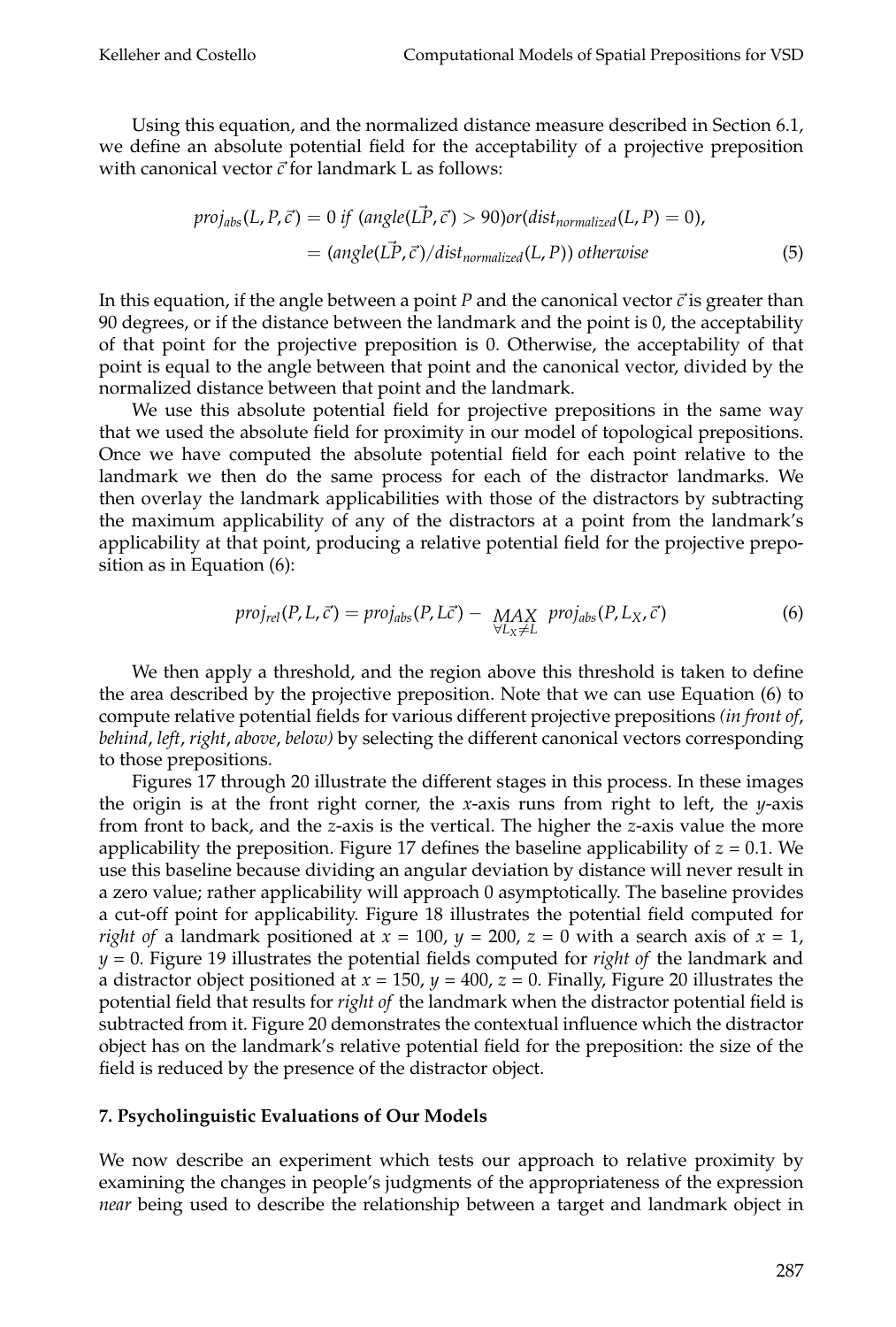

**Figure 17** A baseline applicability is set to  $z = 0.1$ .

an image where a distractor object is present. All objects in these images were colored shapes: circles, triangles, or squares.

# **7.1 Materials and Procedure**

All images used in this experiment contained a central landmark object and a target object, usually with a third distractor object. The landmark was always placed in the



#### **Figure 18** The potential field describing the absolute applicability model for right of the landmark.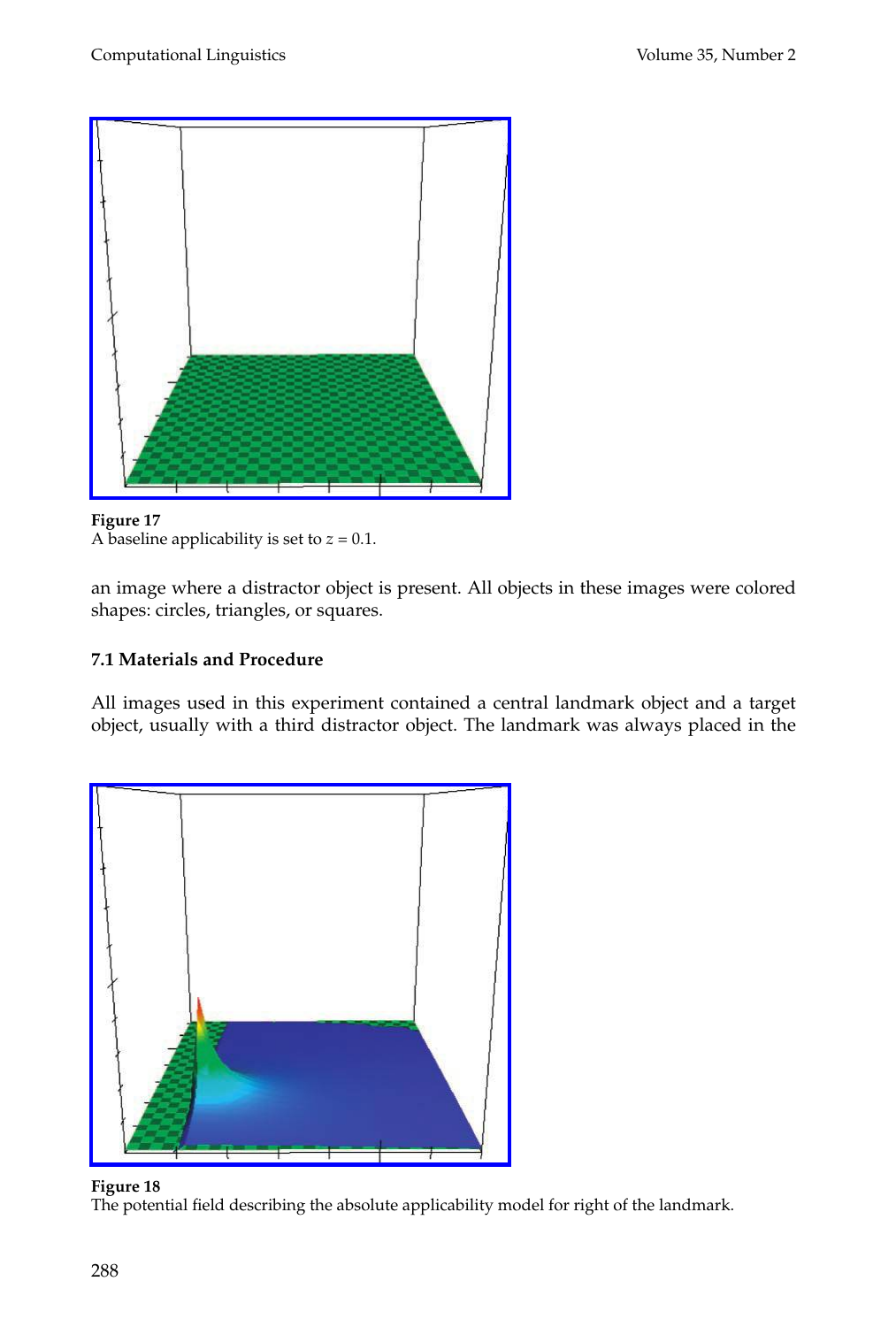

The potential fields describing the absolute applicability model for right of the landmark and right of a distractor object.

middle of a  $7 \times 7$  grid. Images were divided into eight groups of six images each. Each image in a group contained the target object placed in one of six different cells on the grid, numbered from 1 to 6. Figure 21 shows how we number these target positions according to their nearness to the landmark.

Groups are organized according to the presence and position of a distractor object. In group *a* the distractor is directly above the landmark, in group *b* the distractor is



### **Figure 20**

The resulting potential field for right of the landmark with the baseline applied to it.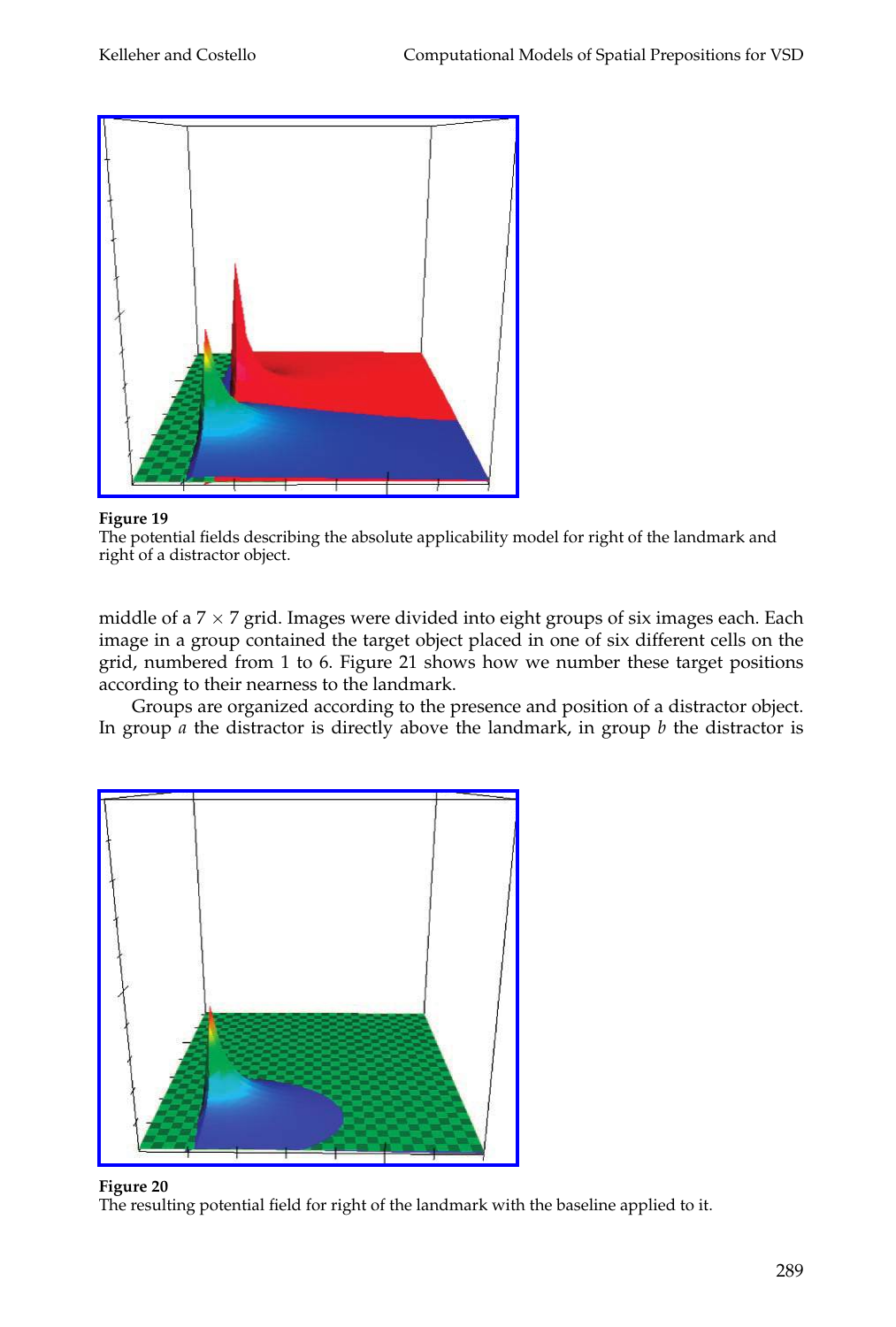| 1 | $\overline{2}$                                                                                                                                                                                                                                                                                                                                                                                                                 | 3 |              |             |
|---|--------------------------------------------------------------------------------------------------------------------------------------------------------------------------------------------------------------------------------------------------------------------------------------------------------------------------------------------------------------------------------------------------------------------------------|---|--------------|-------------|
|   | $\overline{4}$                                                                                                                                                                                                                                                                                                                                                                                                                 | 5 | $\rm{a}$     |             |
|   |                                                                                                                                                                                                                                                                                                                                                                                                                                | 6 |              | b           |
|   | $\mathbf{g}% _{T}=\mathbf{g}_{T}=\mathbf{g}_{T}=\mathbf{g}_{T}=\mathbf{g}_{T}=\mathbf{g}_{T}=\mathbf{g}_{T}=\mathbf{g}_{T}=\mathbf{g}_{T}=\mathbf{g}_{T}=\mathbf{g}_{T}=\mathbf{g}_{T}=\mathbf{g}_{T}=\mathbf{g}_{T}=\mathbf{g}_{T}=\mathbf{g}_{T}=\mathbf{g}_{T}=\mathbf{g}_{T}=\mathbf{g}_{T}=\mathbf{g}_{T}=\mathbf{g}_{T}=\mathbf{g}_{T}=\mathbf{g}_{T}=\mathbf{g}_{T}=\mathbf{g}_{T}=\mathbf{g}_{T}=\mathbf{g}_{T}=\math$ |   |              | $\mathbf c$ |
|   | f                                                                                                                                                                                                                                                                                                                                                                                                                              |   |              | $\mathbf d$ |
|   |                                                                                                                                                                                                                                                                                                                                                                                                                                |   | $\mathbf{e}$ |             |
|   |                                                                                                                                                                                                                                                                                                                                                                                                                                |   |              |             |

Relative locations of landmark (L) target positions  $(1...6)$  and distractor landmark positions  $(a... g)$  in images used in the experiment.

rotated 45 degrees clockwise from the vertical, in group  $c$  it is directly to the right of the landmark, in *d* it is rotated 135 degrees clockwise from the vertical, and so on. The distractor object is always the same distance from the central landmark. In addition to the distractor groups *a,b,c,d,e,f,* and *g*, there is an eighth group, group *x*, in which no distractor object occurs.

In the experiment, each image was displayed with a sentence of the form *The is near the* <sub>-</sub>, with a description of the target and landmark, respectively. The sentence was presented under the image. Twelve participants took part in this experiment. All participants were native English speakers and all volunteered to take part. Participants were not linguists andwere naive to the formal interpretation of spatial prepositions and to the hypotheses being tested in the experiment. Participants were asked to rate the acceptability of the sentence as a description of the image using a 10-point scale, with zero denoting not acceptable at all; 4 or 5 denoting moderately acceptable; and 9 perfectly acceptable. Figure 22 illustrates a trial from the experiment. Each participant rated every image in the experiment. Images were presented in random order to control for learning effects.

### **7.2Results and Discussion**

There was significant agreement between participants across all 48 images. The average pair-wise correlation between participants' responses was  $r = 0.68$ . There was a significant correlation of responses between every pair of participants ( $p < 0.01$  for all pairs). We assess participants' responses by comparing their average proximity judgments with those predicted by the absolute proximity equation (Equation (1)), and by the relative proximity equation (Equation (3)). For both equations we assume that all objects have a salience score of 1. With salience equal to 1, the absolute proximity equation relates proximity between target and landmark objects to the distance between those two objects, so that the closer the target is to the landmark the higher its proximity will be. With salience equal to 1, the relative proximity equation relates proximity to both distance between target and landmark and distance between target and distractor, so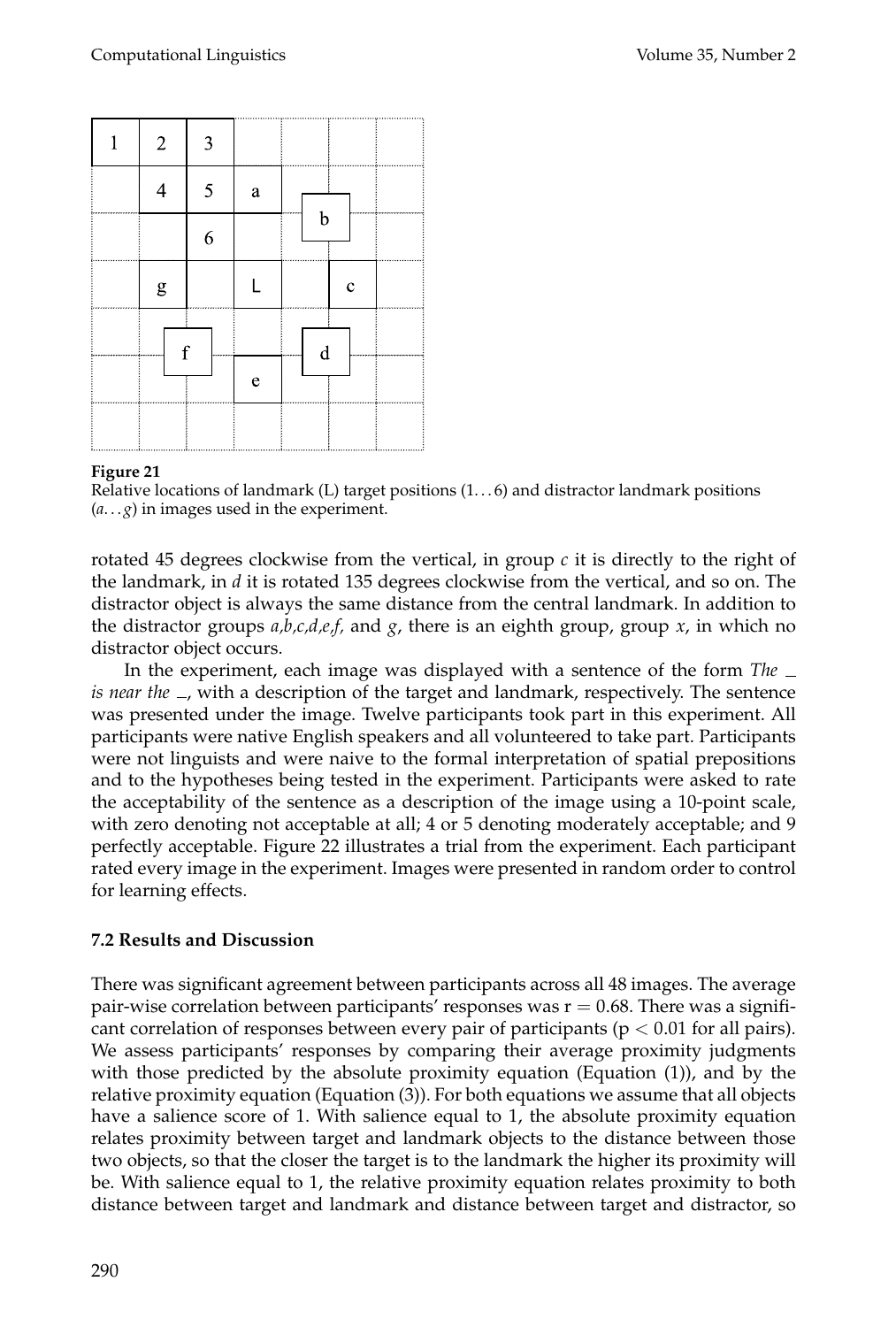

An example trial from the proximity experiment.

that the proximity of a given target object to a landmark rises as that target's distance from the landmark decreases but *falls* as the target's distance from some other distractor object decreases. It should be noted that proximity scores in both Equations (1) and (3) are **multiplied** by a constant salience and that the evaluations we describe below (correlation, multiple regression) factor out multiplication by a constant. Consequently, choosing a particular value for salience does not affect our evaluation results.

In analyzing our results we are comparing our basic equation for absolute proximity (Equation (1), in which proximity falls with increasing distance between target and landmark) with the "relative proximity" extension of this equation (Equation (3), in which proximity falls with increasing distance between target and landmark, but rises with distance to distractor). Because both equations are quite similar (both are based on target–landmark distance, which is obviously the prime factor in proximity judgments), we expect both equations to produce quite similar responses. We expect, however, that the relative proximity equations will produce responses which are reliably closer to people's proximity judgments than those produced by the absolute proximity equation.

We initially used Spearman's rank-order correlation to compare people's average proximity scores with those produced by Equation (1) (absolute proximity) and Equation (3) (relative proximity) for each group. For each group this analysis replaces each proximity score with its rank within that group, and then compares the ranks. Where the ranks returned by an equation and the ranks from participants' average proximity scores are identical, the correlation will be 1.0; where the ranks differ, the correlation will drop. For the absolute proximity equation, the correlation was 1.0 in six of the groups, and .94 in the two remaining groups (group  $c$  and group  $g$ ). For the relative proximity equation, the Spearman's rank-order correlation with people's responses was 1.0 in each of the eight groups. The fact that the relative proximity equation has a rankorder correlation of 1.0 in all groups while the absolute proximity equation fails to reach 1.0 in two groups (predicting proximity-ranks incorrectly in those two groups) suggests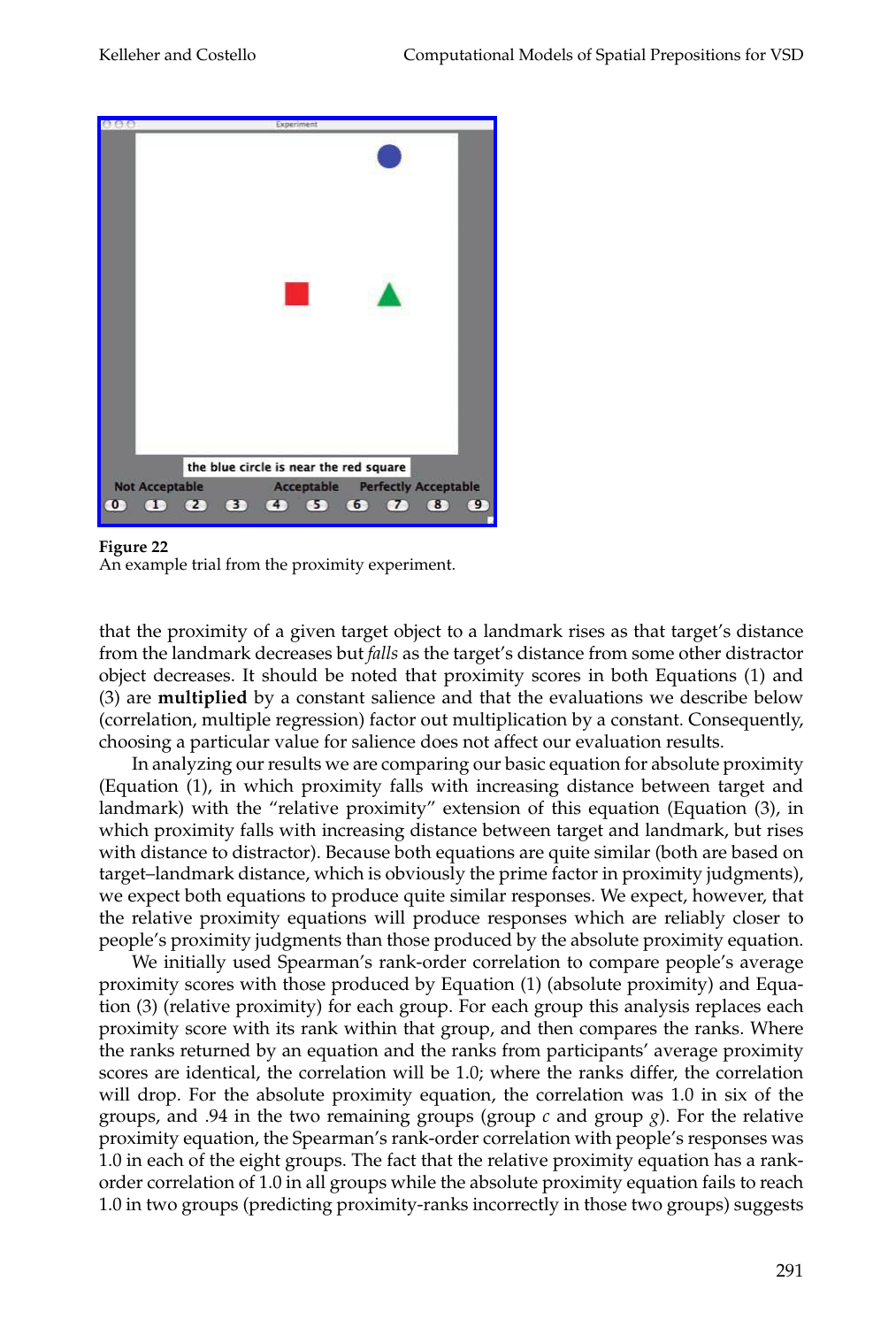that the relative-proximity equation is a better model of people's proximity responses. However, the fact that there are so many correlations of 1.0 means that Spearman's rankorder correlation is not particularly useful in distinguishing between the two equations. We therefore use Pearson's product-moment correlation to compare people's average proximity scores with those produced by the absolute and relative proximity equations. Rather than comparing ranks, this analysis compares actual proximity values.

Figure 23 shows the product-moment correlations between people's average proximity ratings and those produced by Equation (1) (absolute proximity) and by Equation (3) (relative proximity) for the eight groups in the experiment. In analyzing these correlations we had two concerns: first, to see whether, for each individual group, the correlation produced by Equation (3) was reliably different from that produced by Equation (1); and second, to see whether across all the groups, the correlation produced by Equation (3) was reliably higher than that produced by Equation (1). In regard to the first question, we did not expect there to be particularly large differences in correlation between the two equations, because both are based on target–landmark distance. Because we know target–landmark distance to be a good predictor of people's proximity judgments we expected Equation (1) to have a high correlation with people's proximity judgments, and we expected Equation (3) to improve on that correlation. However, because the correlation from Equation (1) was already high, any improvement in correlation from Equation  $(3)$  would be relatively small. Indeed this is what is seen across the seven groups of interest: The average correlation from Equation (1) is high (average 0.93), the average correlation from Equation (3) is higher (average 0.99), but the difference between the two correlations is relatively small. Using Fisher's technique for comparing correlation coefficients we find no reliable difference between correlation coefficients in any group.

Given that the correlations for both Equations (1) and (3) are high we examined whether the results returned by Equation (3) were reliably closer to human judgments than those from Equation (1). For the 42 images where a distractor object was present we recorded which equation gave a result that was closer to the participants' normalized average for that image. In 28 cases Equation (3) was closer, andin 14 Equation (1) was closer (a 2:1 advantage for Equation (3), significant in a sign test:  $n+ = 28$ ,  $n- = 14$ ,  $Z =$ 2.2,  $p < 0.05$ ). We conclude that proximity judgments for objects in our experiment are best represented by relative proximity as computed in Equation (3). These results support our "relative" model of proximity.<sup>7</sup>

In addition to these analyses, we also carried out a multiple regression analysis of participants' responses in the experiment, with target–landmark distance and target– distractor distance as the predictor variables, and participant response as the dependent variable. Because our experiment involved repeated-measures data, we followed the procedure for regression analysis of repeated-measures data described by Lorch and Myers (1990). This involves computing individual multiple regression for each participant in our experiment, and then using a t-test to analyze the regression coefficients produced for target–distractor distance and target–landmark distance in those equations, across all participants. Recall that in our relative proximity equation (Equation (3)) target–landmark distance had a negative coefficient (as target–landmark distance increased, judgments of target–landmark proximity fell) whereas target–distractor

<sup>7</sup> Note that, in order to display the relationship between proximity values given by participants, computed in Equation (1), and computed in Equation (3), the values displayed in Figure 23 are normalized so that proximity values have a mean of 0 and a standard deviation of 1. This normalization simply means that all values fall in the same region of the scale, and can be easily compared visually.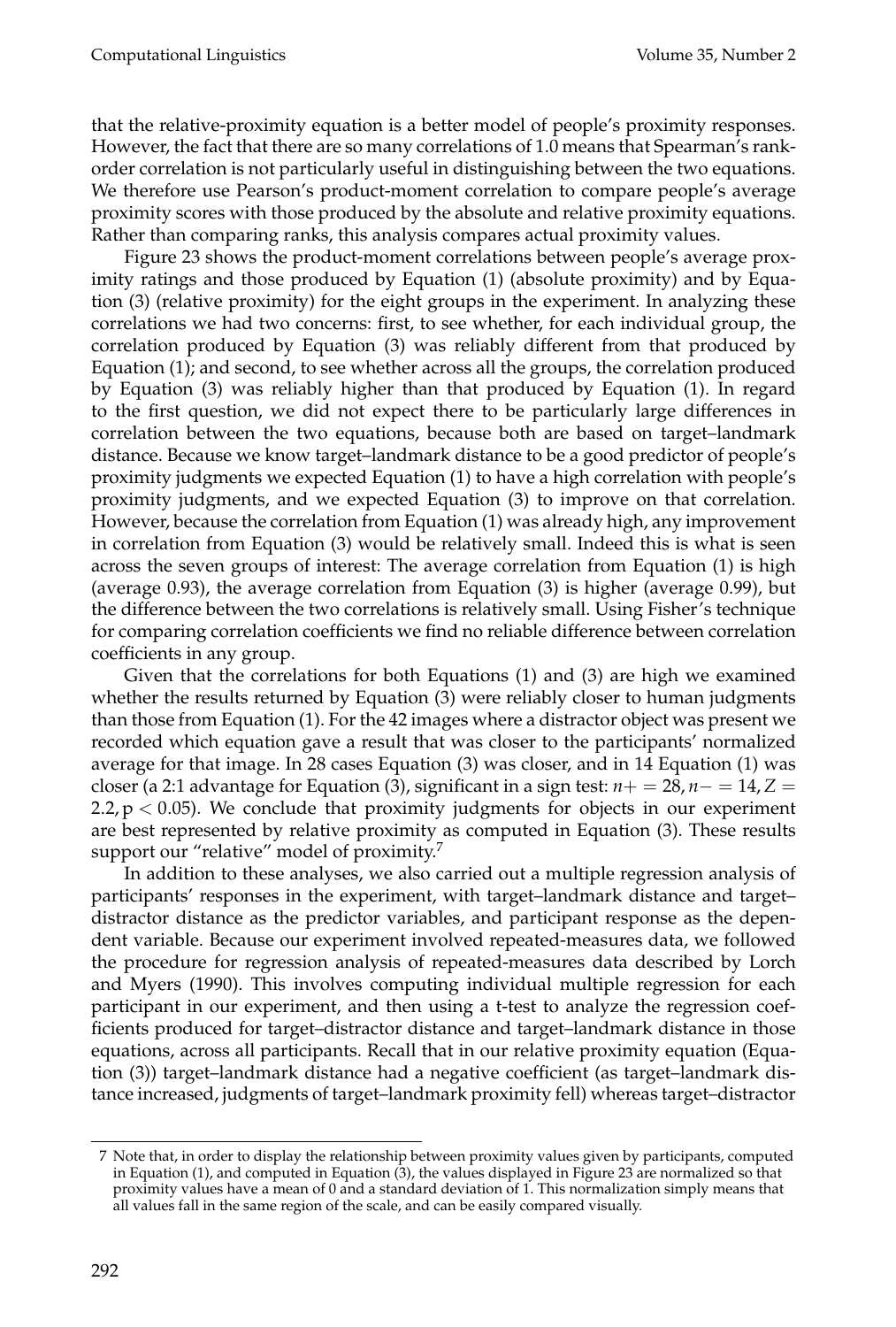

Comparison between normalized proximity scores observed and computed for each group.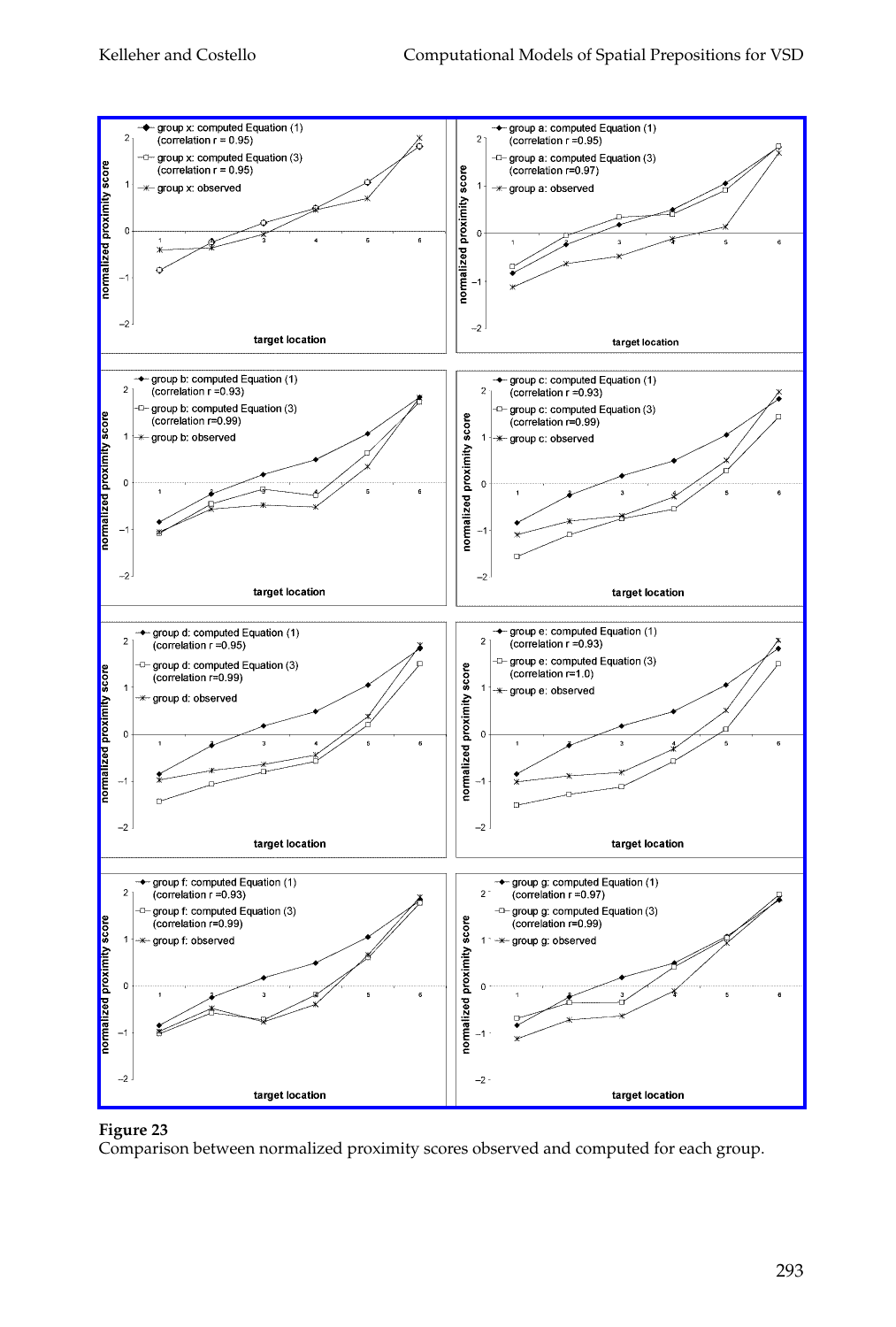distance had a positive coefficient (as target–distractor distance increased, judgments of target–landmark proximity increased). Our prediction, therefore, is that across these multiple regression analyses of participants' responses, the target–landmark distance variable will reliably have a negative coefficient, whereas the target–distractor variable will reliably have a positive coefficient.

Table 1 shows the regression coefficients obtained for the target–landmark distance variable and the target–distractor distance variable, across the 12 participants in our experiment. As this table shows, the regression coefficient for target–landmark distance was significantly more likely to be negative (as predicted) whereas the regression coefficient for target–distractor distance was significantly more likely to be positive (again, as predicted). A single-group t-test showed that both target–landmark regression coefficients and target–distractor regression coefficients reliably differed from zero (*t*(11) = −8.64, p < 0.01; *t*(11) = 2.23, p < 0.05) indicating that both of these predictor variables had a significant and reliable effect on participants' responses in the experiment. There was no concern about collinearity between predictor variables in these regression analyses, as the correlation between those variables ( $r = 0.38$ ,  $\% var = 0.14$ ) was much lower than that between the predictor variables and the dependent variable  $(r = 0.93$  or higher). Together these regression results, the sign-test results, and the comparative correlations described earlier all support the model of relative proximity as described in Equation (3).

# **8. Applications of the Models**

The model of proximity presented here has been implemented and used as a component in a human–robot dialog system (Kelleher and Kruijff 2006; Kelleher, Kruijff, and Costello 2006). The proximity and projective models have also been integrated into the LIVE virtual environment (Kelleher, Costello, and van Genabith 2005). In this section we will describe how the models are used in these systems to interpret and generate locative expressions.

| Table 1<br>Regression coefficients from individual analyses of subjects data in proximity experiment. |                          |                            |  |  |  |  |
|-------------------------------------------------------------------------------------------------------|--------------------------|----------------------------|--|--|--|--|
| participant                                                                                           | target-landmark distance | target-distractor distance |  |  |  |  |
| 1                                                                                                     | $-2.02$                  | 0.27                       |  |  |  |  |
| $\overline{2}$                                                                                        | $-1.53$                  | 0.09                       |  |  |  |  |
| 3                                                                                                     | $-3.06$                  | 0.03                       |  |  |  |  |
| 4                                                                                                     | $-2.45$                  | $-0.02$                    |  |  |  |  |
| 5                                                                                                     | $-2.23$                  | 0.06                       |  |  |  |  |
| 6                                                                                                     | $-0.97$                  | 0.32                       |  |  |  |  |
| 7                                                                                                     | $-3.09$                  | 0.42                       |  |  |  |  |
| 8                                                                                                     | $-1.78$                  | 0.02                       |  |  |  |  |
| 9                                                                                                     | $-0.80$                  | 0.16                       |  |  |  |  |
| 10                                                                                                    | $-1.48$                  | $-0.24$                    |  |  |  |  |
| 11                                                                                                    | $-3.29$                  | 0.01                       |  |  |  |  |
| 12                                                                                                    | $-3.29$                  | 0.44                       |  |  |  |  |
| M                                                                                                     | $-2.17$                  | 0.13                       |  |  |  |  |
| SE                                                                                                    | 0.88                     | 0.20                       |  |  |  |  |
| t                                                                                                     | $-8.64*$                 | $2.23**$                   |  |  |  |  |
| *p < 0.01, **p < 0.05.                                                                                |                          |                            |  |  |  |  |

**Table 1**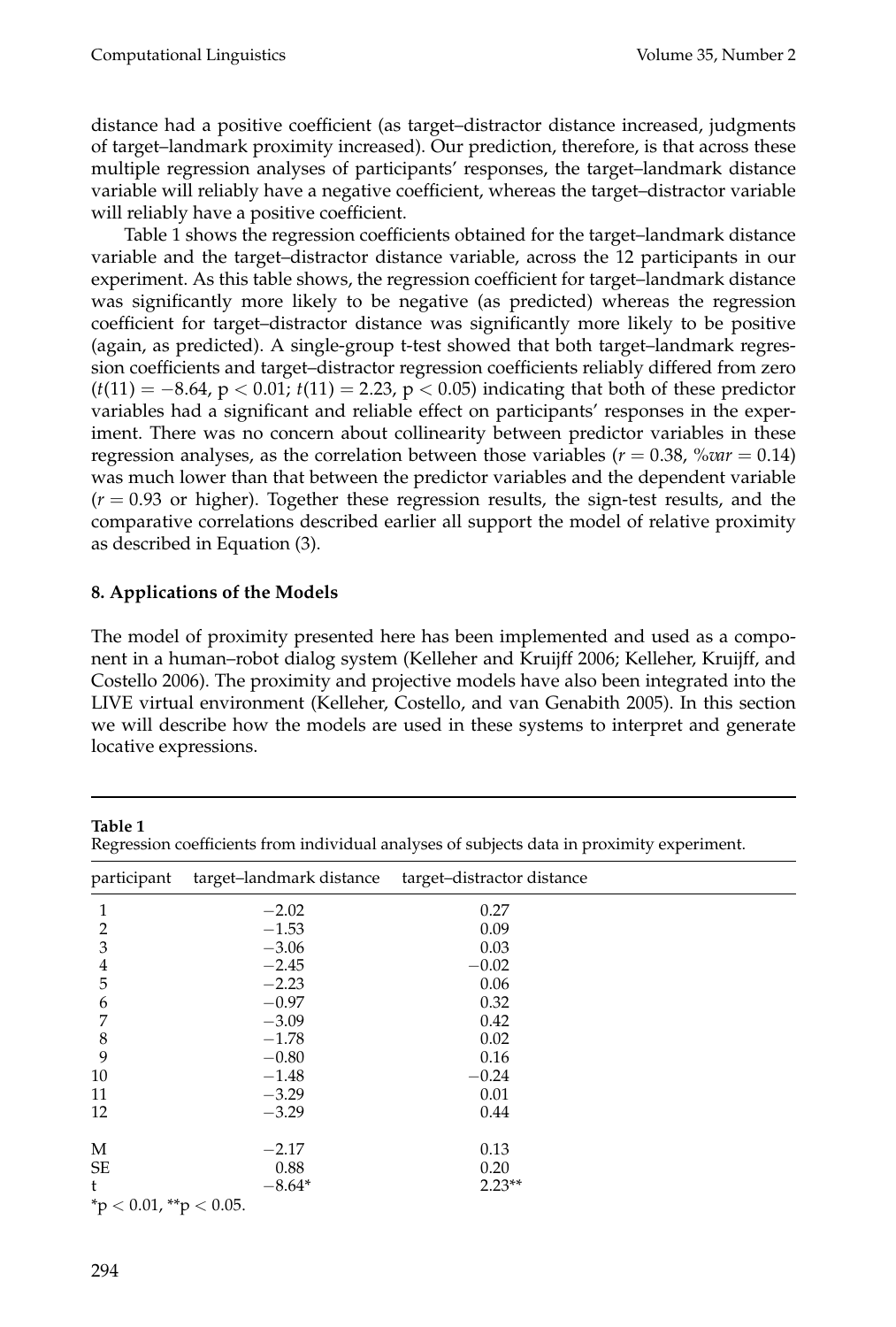# **8.1 Interpreting Spatial References**

We use the computational models of Section 6 to interpret spatial references to objects. In this section we illustrate how we use our model of relative proximity to ground the interpretation of a locative expression containing a topological preposition. Returning to the architecture described in Section 3, the basic steps triggering the interpretation of a locative are: (1) the user utters a command, such as *pick up the ball near the red box*, (2) the speech recognition module processes the speech signal and passes the resulting string to the parser, (3) the parser constructs a formal representation of the meaning of the utterance, (4) the dialog manager categorizes the utterance to be a command and, also, recognizes the need to resolve the referring expression *the ball near the red box*. At this point the reference resolution module is triggered.

The first stage in reference resolution is to retrieve the context against which the reference is to be resolved. This involves accessing the context model and retrieving the set of currently accessible objects. This set is then subdivided into the set of objects fulfilling the landmark description, the set of objects fulfilling the description of the target object, and the set of objects fulfilling neither description.

For each candidate landmark and each object that is neither a candidate landmark nor a candidate target we compute an absolute proximity field. For each landmark we convert its absolute proximity field into a relative proximity field by overlaying the absolute proximity fields of the other landmarks and the other objects in the context that are neither candidate landmarks nor target objects. For this we iterate over each point in the scene, and compare the competing absolute proximity scores at each point. If the primary landmark's (i.e., the landmark with the highest relative proximity at the point) relative proximity exceeds the next highest relative proximity score at a given point by more than a predefined confidence interval, the point is in the proximity region anchored around the primary landmark. Otherwise, we take it as ambiguous and not in the proximal region that is being interpreted. The motivation for the confidence interval is to capture situations where the difference in relative proximity scores between the primary landmark and one or more landmarks at a given point is relatively small. Figure 24 illustrates the parsing of a scene into the regions "near" two landmarks. The relative proximity fields of the two landmarks are identical to those in Figure 11, using a confidence interval of 0.1. Ambiguous points are where the proximity ambiguity series is plotted at 0.5. The regions "near" each landmark are those areas of the graph where each landmark's relative proximity series is the highest plot on the graph.

Figure 24 illustrates an important aspect of our model: the comparison of relative proximity fields naturally defines the extent of vague proximal regions. For example, see the region right of L2 in Figure 24. The extent of L2's proximal region in this direction is bounded by the interference effect of L1's relative proximity field. Because the landmarks' relative proximity scores converge, the area on the far right of the image is ambiguous with respect to which landmark it is proximal to. In effect, the model captures the fact that the area is relatively distant from both landmarks. In Section 8.2 we describe a cognitive load hierarchy of prepositions and how we use this to generate locative expressions. Following this hierarchy, objects locatedin the area on the far right of the image should be described with a projective relation such as *to the right of L2* rather than a proximal relation like *near L2*.

*8.1.1 An Example.* To illustrate the model further we will apply the model to a real scene. Figure 25 shows a real scene on the left-hand side, and a rendering of the scene analysis on the right-hand side. For the shown scene analysis we have assumed all objects to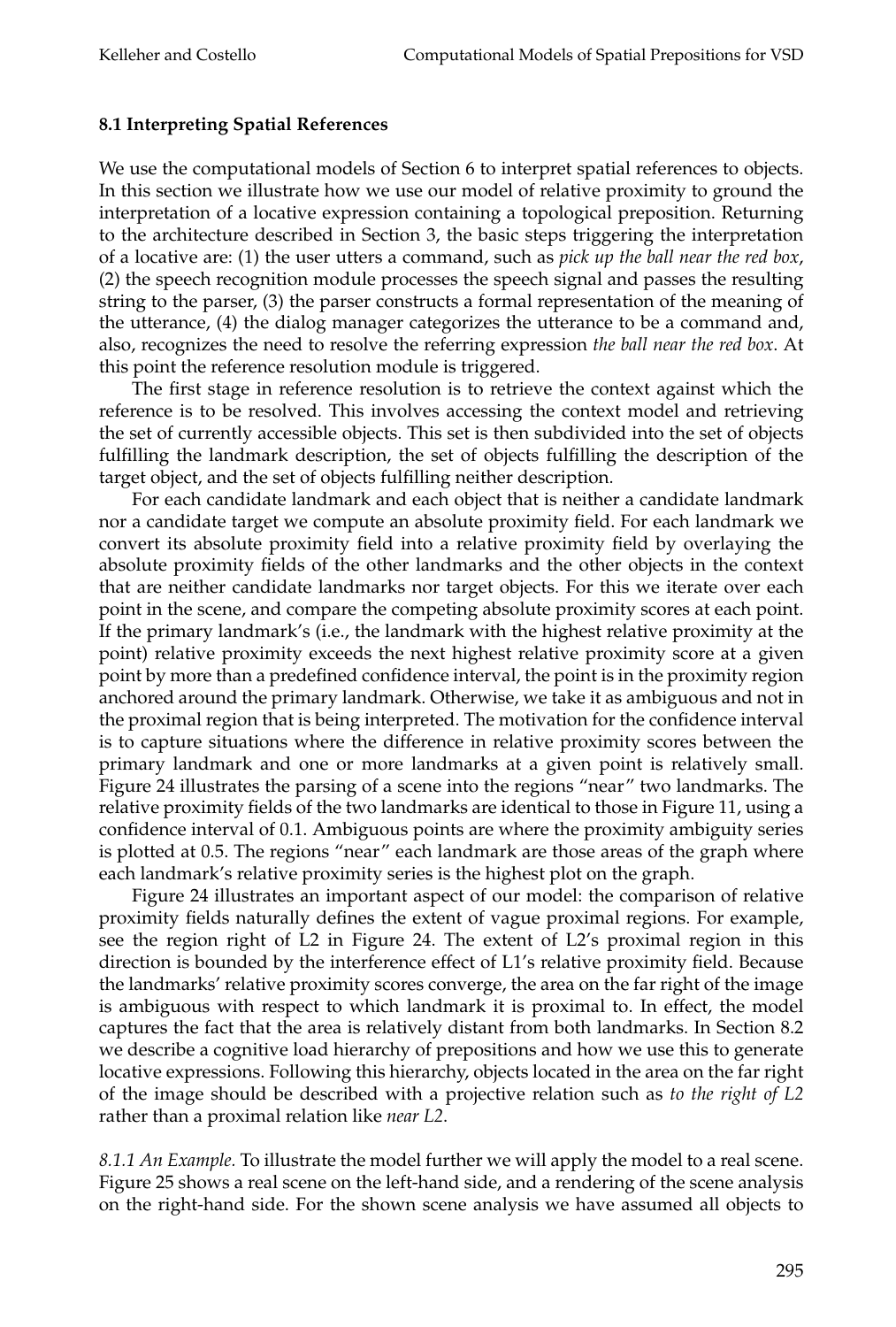

Graph of ambiguous regions overlaid on relative proximity fields for landmarks L1 and L2, with confidence interval =  $0.1$  and different salience scores for L1 (0.5) and L2 (0.6). Locations of landmarks are marked on the *x*-axis.

have an equal salience: on the left, the blue ball; in the middle, the red ball; and on the right, the green ball. As the analysis correctly shows, each object has a proximity potential field(shown in its own color) but, due to interference between potential fields, we see that proximity is usually ambiguous between at least two landmarks. The regions that are ambiguous between two landmarks are colored using a mixture of the colors. The white area denotes the regions defined as being ambiguous between the three objects.

Imagine we now place a second blue ball in the scene and the user inputs the command *pick up the blue ball near the red ball*. As explained previously, when the system starts interpreting this reference it will split the context into a set of candidate target objects, consisting of the two blue balls in the scene, the set of candidate landmarks, consisting of the one red ball, and the set of remaining objects, the green ball. It will then compute proximity fields for each of the candidate landmarks and the other objects in the scene that are not candidate targets. It will then overlay these proximity fields



**Figure 25** Scene analysis.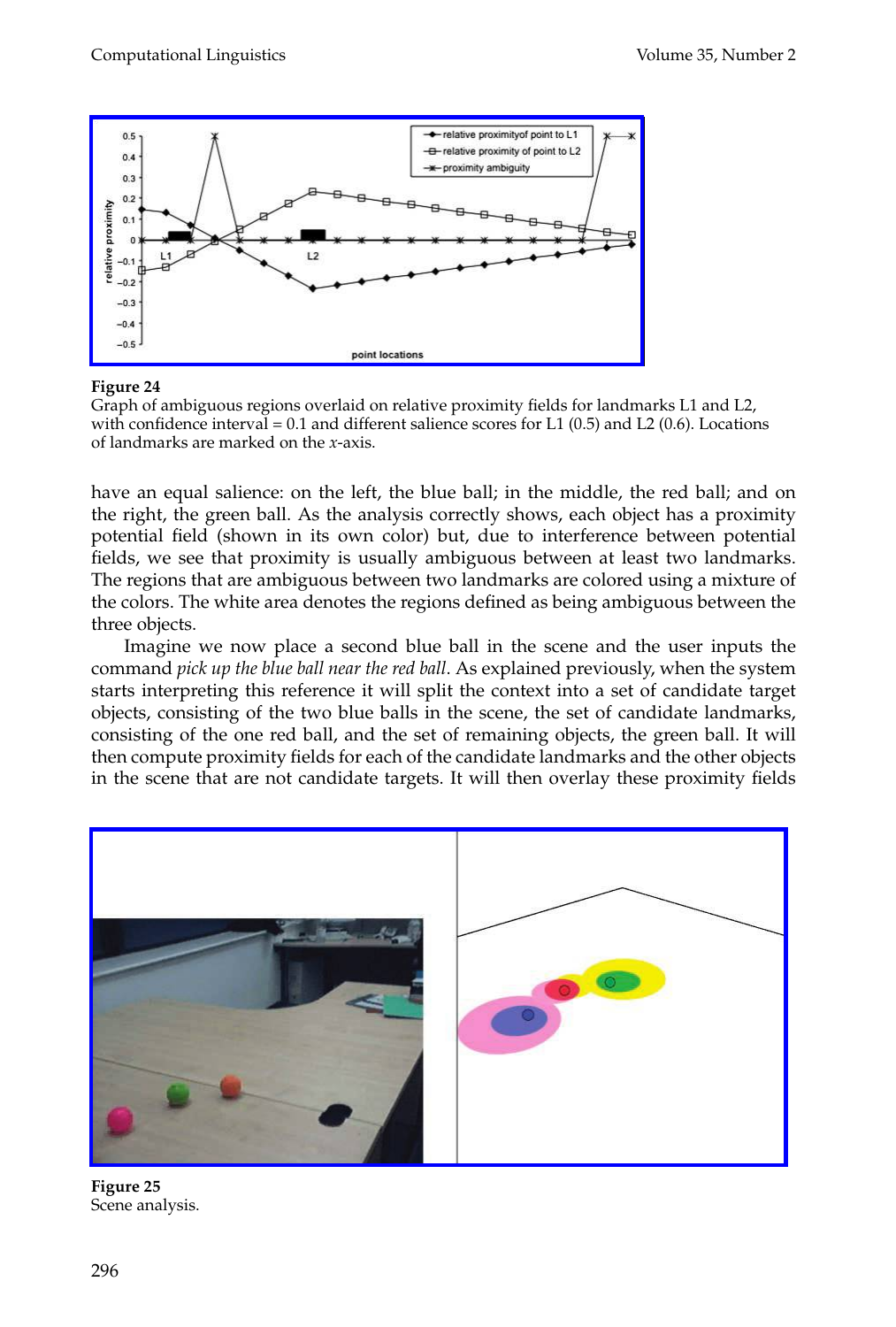to compute the relative proximity fields around each landmark. Figure 26 illustrates the resulting proximity fields. As can be seen from the image the original blue ball is inside the red ball's proximity field and consequently it will be selected as the ball to be picked up.

This analysis highlights two important aspects of the model. First, we can observe an interference effect between the red ball and the green ball: The potential field representing proximity to the red ball forms an ellipsoid, being inhibited to the right through interference with the potential field of the green ball. Second, the proximity field of the redball is much larger then that of the green ball; this is due to the relatively high linguistic salience of the red ball compared to the green ball due to it being mentioned in the reference.

# **8.2Generating References**

In this section we illustrate how we use our models of the semantics of spatial prepositions to guide the generation of a locative expression in visual situated contexts.

In the architecture described earlier, the GRE component is triggered by the content manager. Similar to reference resolution, GRE will first retrieve the context from the context model and generate the reference relative to this context. If a locative expression is necessary the GRE component has three things to decide: (1) what properties of the target object to include, (2) which object in the scene should be used as a landmark and how should that be described, and (3) which spatial relation to use (and hence which preposition to use).

Several GRE algorithms have addressed the issue of generating locative expressions (Dale and Haddock 1991; Horacek 1997; Gardent 2002; Krahmer and Theune 2002;



**Figure 26** Interpreting *the blue ball near the red ball*.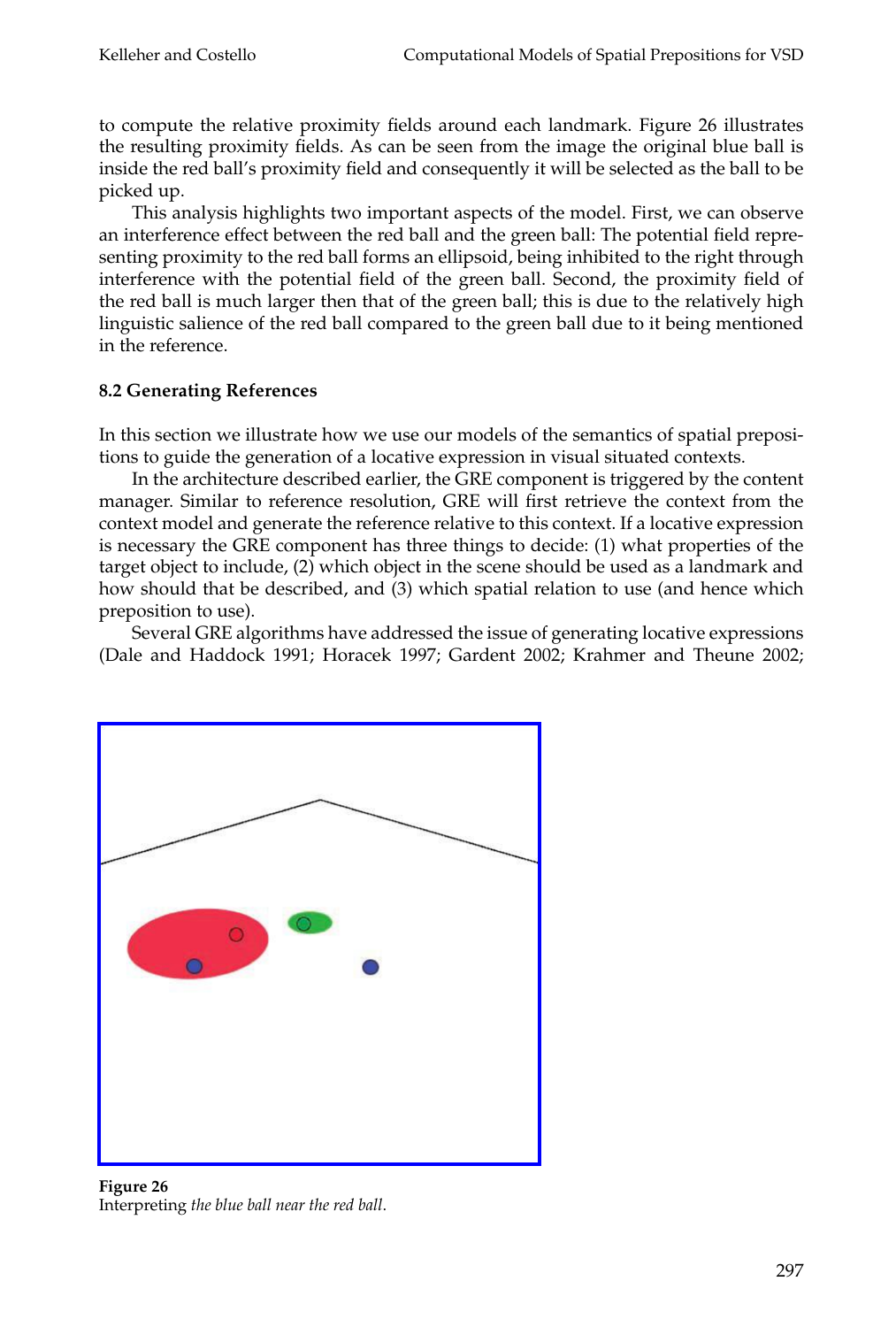Varges 2004). However, all these algorithms assume the GRE component has access to a predefined scene model that defines all the spatial relations between all the entities in the scene. For many visually situated dialog systems, in particular robotic dialog systems, this assumption is a serious drawback for these algorithms. If an agent wishes to generate a contextually appropriate reference it cannot assume the availability of a domain model, rather it must dynamically construct one. Moreover, constructing a model containing all the spatial relationships between all the entities in the domain is prone to combinatorial explosion, both in terms of the number of objects in the context (the location of each object in the scene must be checked against all the other objects in the scene) and number of inter-object spatial relations (as a greater number of spatial relations will require a greater number of comparisons between each pair of objects). Furthermore, the context-free *a priori* construction of such an exhaustive scene model is cognitively implausible. Psychological research indicates that spatial relations are not preattentively perceptually available (Treisman and Gormican 1988). Rather, their perception requires attention (Logan 1994, 1995). These findings point to subjects constructing contextually dependent reduced relational scene models, rather than an exhaustive context-free model.

The approach we adopt to generating locative expressions addresses the issue of combinatorial explosion inherent in relational scene model construction by incrementally creating a series of reduced scene models. Within each scene model only one spatial relation is considered and only a subset of objects are considered as candidate landmarks. This reduces both the number of relations that must be computed over each object pair and the number of object pairs. The decision as to which relations should be included in each scene model is guided by a cognitively-motivated hierarchy of spatial relations. The set of candidate landmarks in a given scene is dependent on the set of objects in the scene that fulfill the description of the target object and *the semantic relation that is being considered*.

We use Dale and Reiter's (1995) incremental GRE algorithm as the starting point for the generation framework. The incremental algorithm iterates through the properties of the target object and for each property computes the set of distractor objects for which the conjunction of the properties selected so far, and the current property, hold. A property is added to the list of selected properties if it reduces the size of the distractor object set. The algorithm succeeds when all the distractors have been ruled out; it fails if all the properties have been processed and there are still some distractor objects. The algorithm can be refined by ordering the checking of properties according to fixed preferences; for example, first a taxonomic description of the target, second an absolute property such as color, third a relative property such as size. Dale and Reiter also stipulate that the type description of the target should be included in the description even if its inclusion does not distinguish the target from any of the distractors; see Algorithm 1. Dale and Reiter argue that this algorithm has a polynomial complexity and that the theoretical run time can be characterized as  $n_d \times n_l$ : the run time depends solely on the number of distractor objects  $n_d$  and the number of properties considered in iterations  $n_l$ . If we assume that  $n_d$  and  $n_l$  are both proportional to  $n$ , the number of objects being considered, then the complexity of the incremental algorithm is of order  $n^2$ .

The incremental algorithm generates a description (in terms of type, color, and size) which distinguishes a given target object from a set of distractor objects (if such a description exists). However, we wish to generate **locative** expressions which identify objects, rather than simple descriptions. These locative expressions may contain a description of a landmark object (in terms of type, color, or size), of a target object (type, color, or size), anda topological or projective preposition relating those two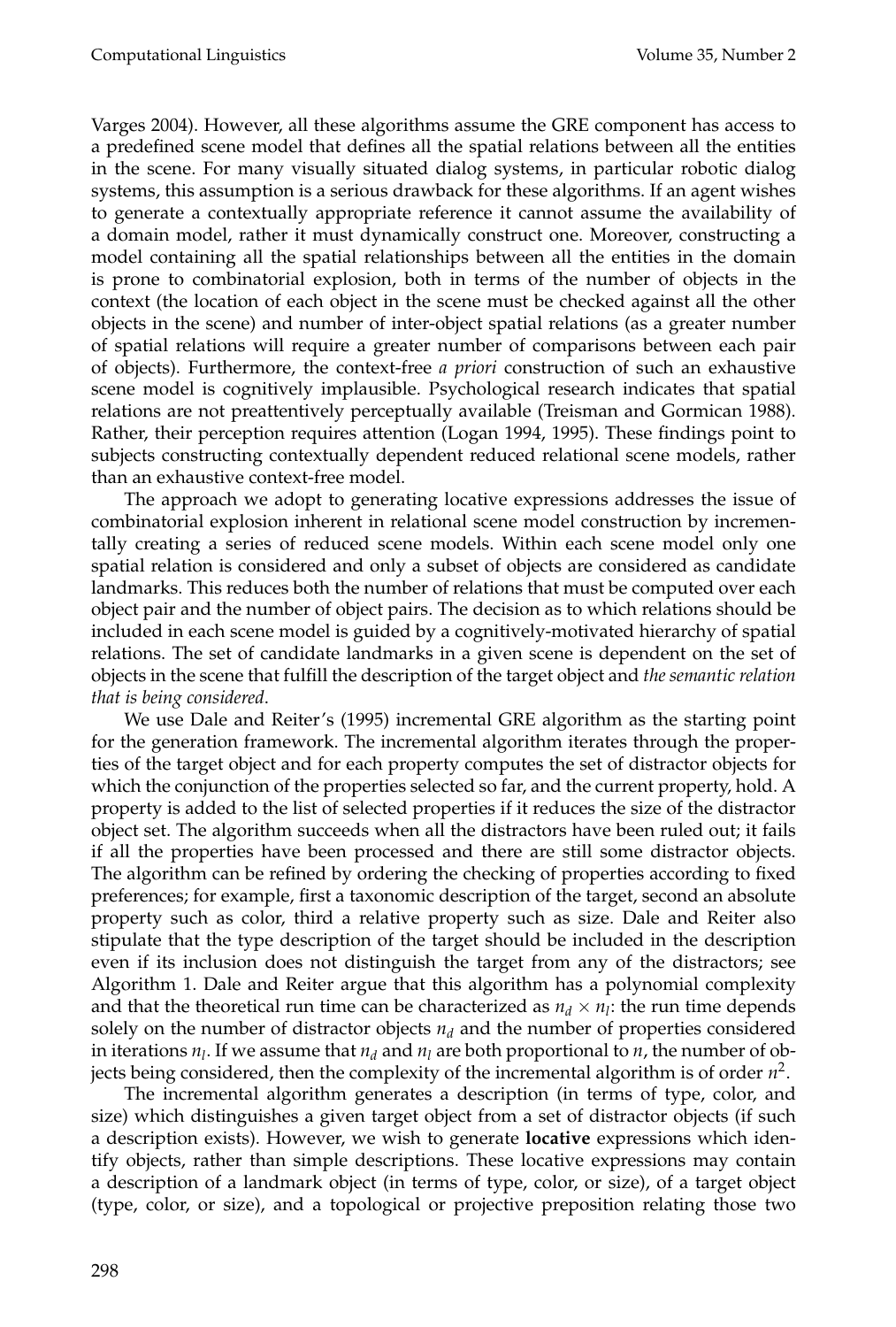|  |  | Algorithm 1 The Basic Incremental Algorithm |  |
|--|--|---------------------------------------------|--|
|  |  |                                             |  |

```
Require: T = \text{target object}; D = \text{set of distance objects.}Initialize: P = \{type, color, size\}; DESC = \{\}for i = 0 to |P| do
    \mathbf{if} \left| D \right| \neq 0 then
       D' = \{x : x \in D, P_i(x) = P_i(T)\}\if |D| < |D| then
           DESC = DESC \cup P_i(T)D = \{x : x \in D, P_i(x) = P_i(T)\}end if
    else
       Distinguishing description generated
       if type(x) \notin DESC then
           DESC = DESC \cup type(x)end if
       return DESC
    end if
end for
Failed to generate distinguishing description
return DESC
```
objects. To generate such locative expressions we repeatedly call the basic incremental algorithm for a sequence of different possible spatial relations. The fact that each call to the algorithm uses a different spatial relation results in a different set of objects from the context being defined as candidate landmarks for each function call. If a given spatial relation allows the basic incremental algorithm to generate a description which distinguishes the target object from the set of distractor objects, that spatial relation is used to generate an expression identifying that object. Otherwise we move on and call the basic incremental algorithm for the next spatial relation in our sequence.

When generating a referring expression, we use a sequence of possible forms of reference ordered by assumed cognitive load (see Figure 27), with simpler forms of reference (those identifying object type, for example) coming early in the sequence and more complex forms (those involving projective prepositions, for example) coming later. This means that our approach will preferentially produce simpler expressions to identify an object, and only if no such simple expressions can be found which distinguish that object successfully will more complex topological or projective prepositions



**Figure 27** Cognitive load of reference forms.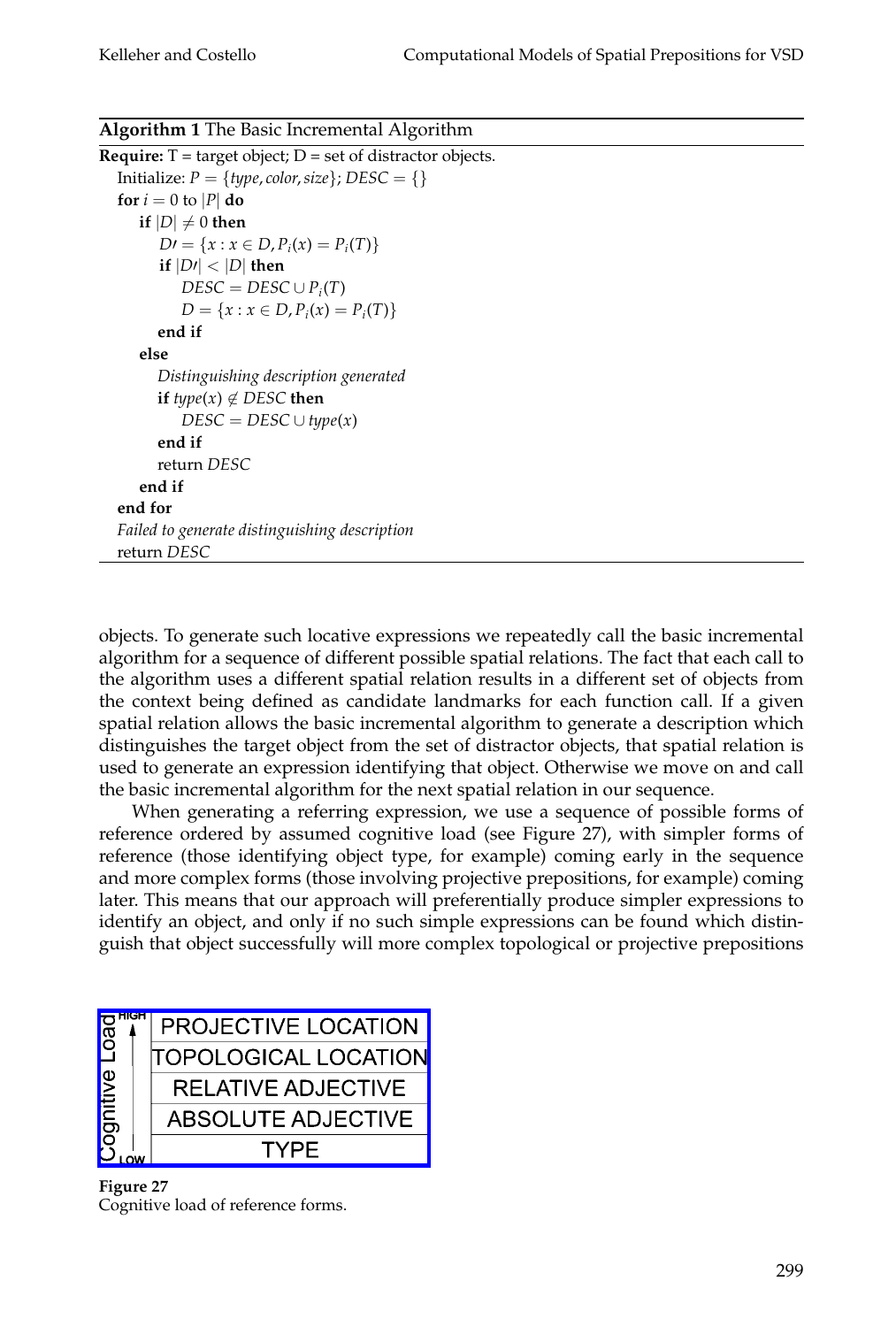be produced. Our sequence of relations can be extended to include relations of ternary and higher arity such as *the ball between the box and the triangle* or *the ball near the box and the triangle*.

We use the models of topological and projective prepositions described in Sections 6.1 and 6.2 to define the regions around a landmark to which a given topological or projective description applies. If the target or one of the distractor objects is the only object within that region around a given landmark, this is taken to represent a contrastive use of a preposition relative to that landmark. If that region contains more than one object from the target and distractor object set, then it is a relative use of the preposition.

*8.2.1 Landmarks and Distinguishing Descriptions.* In order to use a locative expression, an object in the context must be selected to function as the landmark. An implicit assumption in selecting an object to function as a landmark is that the hearer can easily identify and locate the object within the context. As shown in Example (4), a landmark can be the speaker, the hearer, the scene, an object in the scene, or a group of objects in the scene.<sup>8</sup>

# **Example 4**

- the ball on *my* right [speaker]
- the ball to *your* left [hearer]
- the ball on the right [scene]
- the ball to the left of *the box* [an object in the scene]
- the ball in the middle [group of objects]

Clearly, deciding which objects in a given visual context can function as landmarks is a complex process. Some of the factors effecting this decision are object salience and the functional relationships between objects. However, one basic constraint on landmark selection is that the landmark should be distinguishable from the target. For example, in the context provided by Figure 28 the ball has a relatively high salience, because it is a singleton, despite the fact that it is smaller and geometrically less complex than the other figures. Moreover, in this context, the ball is the only object in the scene that can function as a landmark without recourse to using the scene itself or a grouping of objects in the scene. Given the context in Figure 28 andall other factors being equal, using a locative such as *the man to the left of the man* would be much less helpful than using *the man to the right of the ball*.

Following this observation, we treat an object as a **candidate landmark** if the following conditions are met:

- 1. The object is not the target.
- 2. The object is not a member of the distractor set.

Furthermore, a **target landmark** is a member of the candidate landmark set that stands in relation to the target under the relation being considered and a **distractor landmark**

<sup>8</sup> See Gorniak and Roy (2004) for further discussion on the use of spatial extrema of the scene and groups of objects in the scene as landmarks.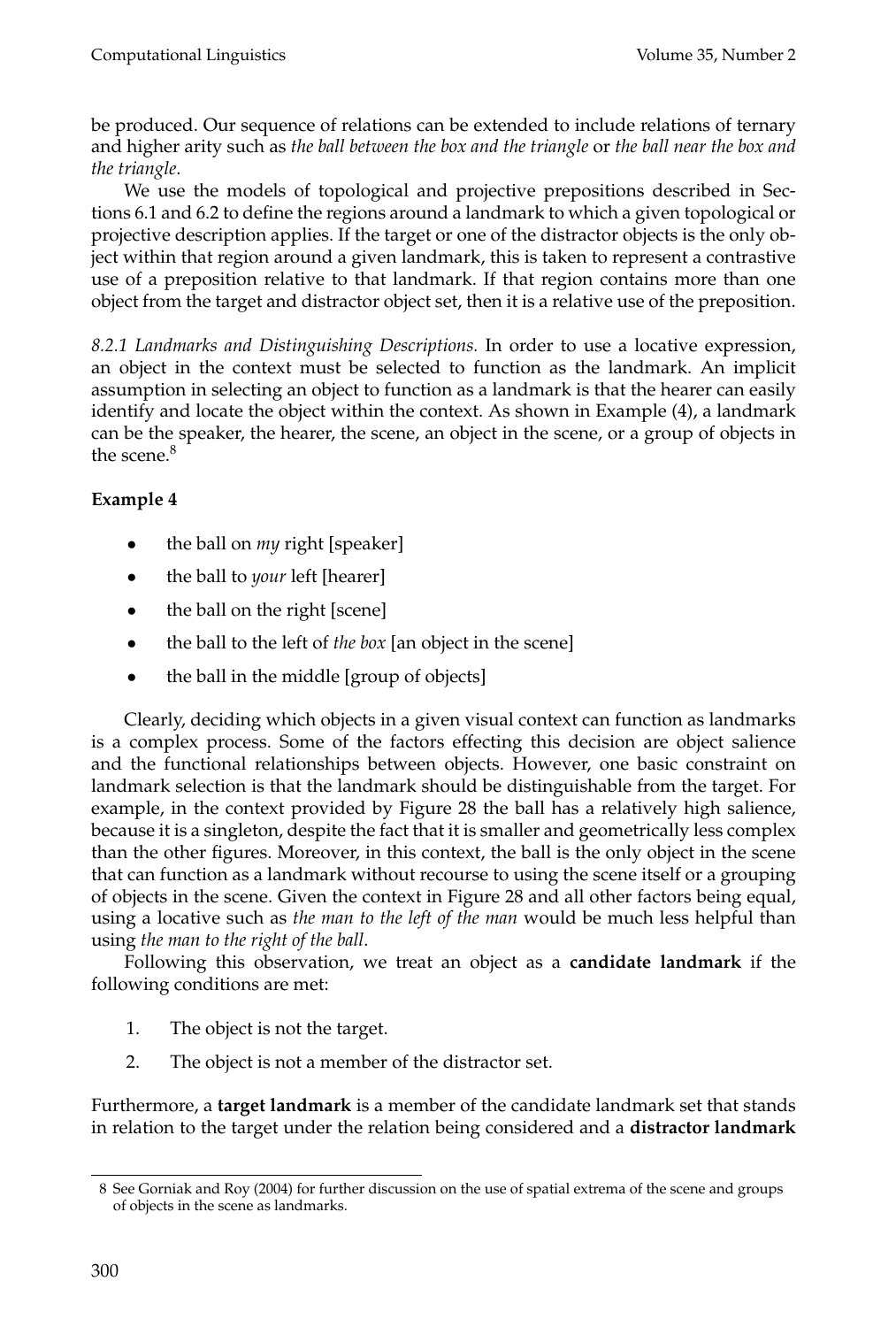

Visual context used to illustrate the relative semantics of topological and projective prepositions.

is a member of the candidate landmark set that stands in relation to a distractor object under the relation being considered.

Using these categories of landmark we can define a **distinguishing locative description** as a locative description where there is a target landmark that can be distinguished using the basic incremental algorithm from all the members of the set of distractor landmarks which stand under the relation used in the locative expression.

Given this, our approach is to try to generate a distinguishing description using the standard incremental algorithm. If this fails, we divide the context into three components: the target, the distractor objects, and the set of candidate landmarks. We then begin to iterate through the hierarchy of relations and for each relation we create a context model that defines the set of target and distractor landmarks. Once a context model has been created we iterate through the target landmarks (using a salience ordering if there is more than one) and try to create a distinguishing locative description. A distinguishing locative description is created by using the basic incremental algorithm to distinguish the target landmark from the distractor landmarks. If we succeed in generating a distinguishing locative description we return the description and stop processing.

| <b>Algorithm 2</b> The Locative Incremental Algorithm                                                 |
|-------------------------------------------------------------------------------------------------------|
| <b>Require:</b> $T =$ target object; $D =$ set of distractor objects; $R =$ hierarchy of relations.   |
| $DESC = Basic-Incremental-Algorithms(T,D)$                                                            |
| <b>if</b> DESC $\neq$ Distinguishing then                                                             |
| create CL the set of candidate landmarks                                                              |
| $CL = \{x : x \neq T, DESC(x) = false\}$                                                              |
| for $i = 0$ to  R  do                                                                                 |
| create a context model for relation $R_i$ consisting of TL the set of target landmarks and DL the set |
| of distractor landmarks                                                                               |
| $TL = \{y : y \in CL, R_i(T, y) = true\}$                                                             |
| $DL = \{z : z \in CL, R_i(D, z) = true\}$                                                             |
| for $j = 0$ to  TL  by salience(TL) do                                                                |
| LANDDESC = Basic-Incremental-Algorithm(TL <sub>i</sub> , DL)                                          |
| <b>if</b> LANDDESC = Distinguishing <b>then</b>                                                       |
| Distinguishing locative generated                                                                     |
| return $\{DESC, R_i, LANDDESC\}$                                                                      |
| end if                                                                                                |
| end for                                                                                               |
| end for                                                                                               |
| end if                                                                                                |
| FAIL                                                                                                  |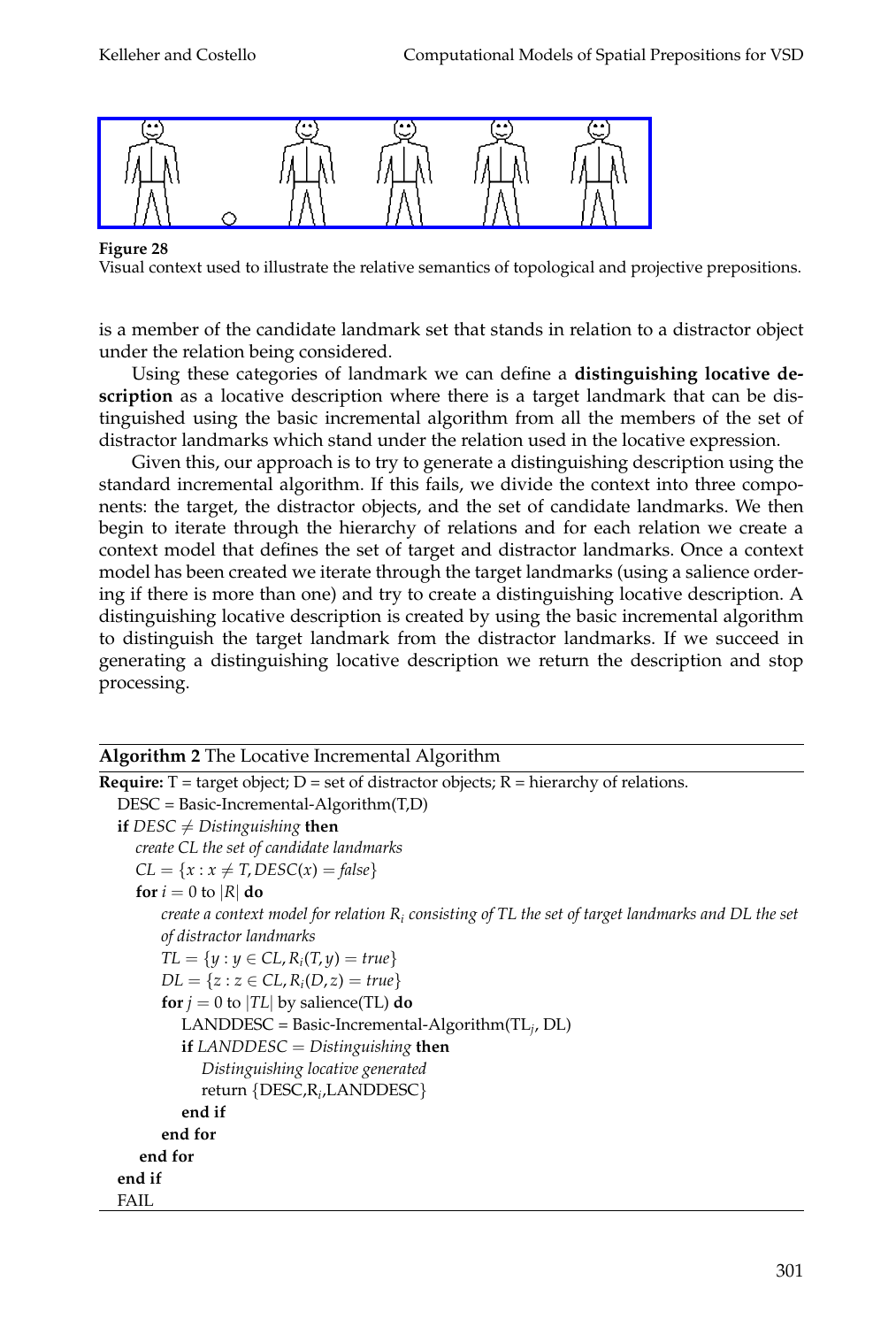If we cannot create a distinguishing locative description we move on to the next, more complex spatial relation in the sequence of spatial relations, and attempt to generate a distinguishing locative description using that relation. This process continues until either a distinguishing expression is produced or no possible spatial relations remain.

This algorithm runs the basic incremental algorithm a number of times for each candidate relation in the list of possible relations. The length of this list will be a constant; call it *R*. For each candidate relation, the number of times the incremental algorithm runs is equal to the number of TL objects (the number of objects which don't fulfill the description of the target created by the current run of the incremental algorithm, and which the target object stands under the currently selected relation to). Call the number of TL objects  $n_{TL}$  and note that  $n_{TL}$  must be less than, and proportional to, *n* (the total number of objects). The number of times the basic incremental algorithm can run, in our system, is then proportional to  $N_{TL} \times R$ ; replacing with  $n_{TL}$  with *n* gives  $n \times R$  runs of the basic incremental algorithm. Inserting the complexity of the basic incremental algorithm into this, we get an overall complexity of  $n^2 \times n \times R = n^3 \times R$ , which although worse than the basic incremental algorithm's  $n^2$  complexity, is still polynomial.

This algorithm cannot generate embedded locative descriptions, such as *the bag on the chair near the window*, because it does not use spatial relations as properties to describe the landmark. However, these descriptions can be generated if needed by replacing the call to the basic incremental algorithm for the landmark object with a call to the whole locative expression algorithm, using the target landmark as the target object and the set of distractor landmarks as the distractors. A nice consequence of this approach to generating embedded locative descriptions is that infinite descriptions (e.g., the bag on the chair supporting the bag on the chair ...) will not be generated as the target object is excluded from the context that the landmark's description is generated in. However, the cost of being able to generate these embedded descriptions is a higher exponential complexity.

*8.2.2 An Example.* We can illustrate the framework using the visual context provided by the scene on the left of Figure 29. This context consists of two red boxes R1 and



### **Figure 29**

A visual scene and the topological analysis of R1 and R2.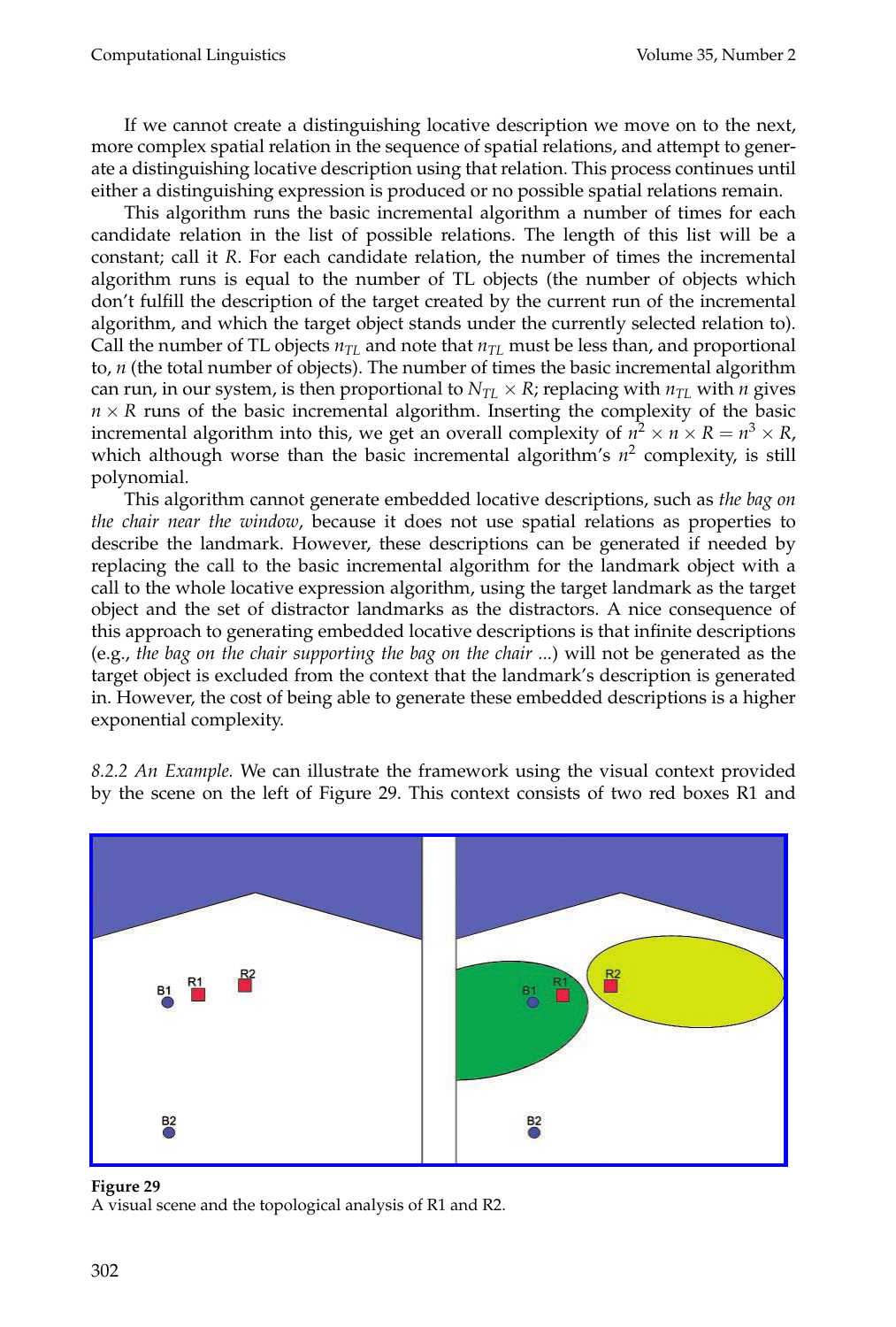R2 and two blue balls B1 and B2. Imagine that we want to refer to B1. We begin by calling the locative incremental algorithm, Algorithm 2. This in turn calls the basic incremental algorithm, Algorithm 1, which will return the property *ball*. However, this is not sufficient to create a distinguishing description as B2 is also a ball. In this context the set of candidate landmarks equals  $\{R1, R2\}$  and the first relation in the hierarchy is topological proximity, which we model as described in Section 6.1. The image on the right of Figure 29 illustrates the analysis of the scene using this framework: The green region on the left defines the area deemed to be proximal to R1, and the yellow region on the right defines the area deemed to be proximal to R2. It is evident that B1 is in the area proximal to R1; consequently R1 is classifiedas a target landmark. As none of the distractors (i.e., B2) are located in a region that is proximal to a candidate landmark there are no distractor landmarks. As a result when the basic incremental algorithm is called to create a distinguishing description for the target landmark R1 it will return *box* and this will be deemed to be a distinguishing locative description. The overall algorithm will then return the vector  $\{ball, proximal, box\}$  which would result in the realizer generating a reference of the form: *the ball near the box*.

# **9. Conclusions and Future Work**

In this article we have described the application of computational models of spatial prepositions to visually situated dialog systems. These computational models allow systems to both interpret and generate expressions which refer to topological and projective relations between objects in the visual environment. The computational models of spatial prepositions we present are designed to handle reference resolution and generation in complex visual environments containing multiple objects. In particular, these models are designed to account for the contextual influence which the presence of multiple objects has on the semantics of topological and projective prepositions. In this respect our computational models move beyond other accounts of the semantics of spatial prepositions, which typically do not model the contextual influence of other objects on spatial semantics. Because most real-world visual scenes are complex and contain multiple objects, our computational models for the semantics of spatial prepositions are important for visually situated dialog systems intended to operate successfully in the real world.

Clearly there are many interesting areas for future work. To date our research has focused on a small number of static topological and projective prepositions. We feel, however, that our framework will apply usefully to a range of other more complex static anddynamic prepositions, for example: *between*, *among*, *within*, *along*, *beside*, *around*. These prepositions either involve several objects or multiple areas and, consequently, our account of the effect of distractor objects on the target–landmark relationship could provide a worthwhile perspective on their semantics.

This leads to another promising area for future work. Although our current model was designed to accommodate multiple distractor objects, our empirical studies have focused on cases where there is only one distractor. An important aim for future research is to extend these studies and test the model in situations with multiple distractors.

From a theoretical point of view, we feel that our approach to the semantics of spatial prepositions illustrates an important point for researchers working on the semantics of natural language in general: that it is possible to investigate andmodel semantics not solely as a linguistic phenomenon, but also in terms of non-linguistic factors such as the visual environment in which language is used. For example, in the psychological evaluations described in Section 7 we found that the semantic applicability of "near" to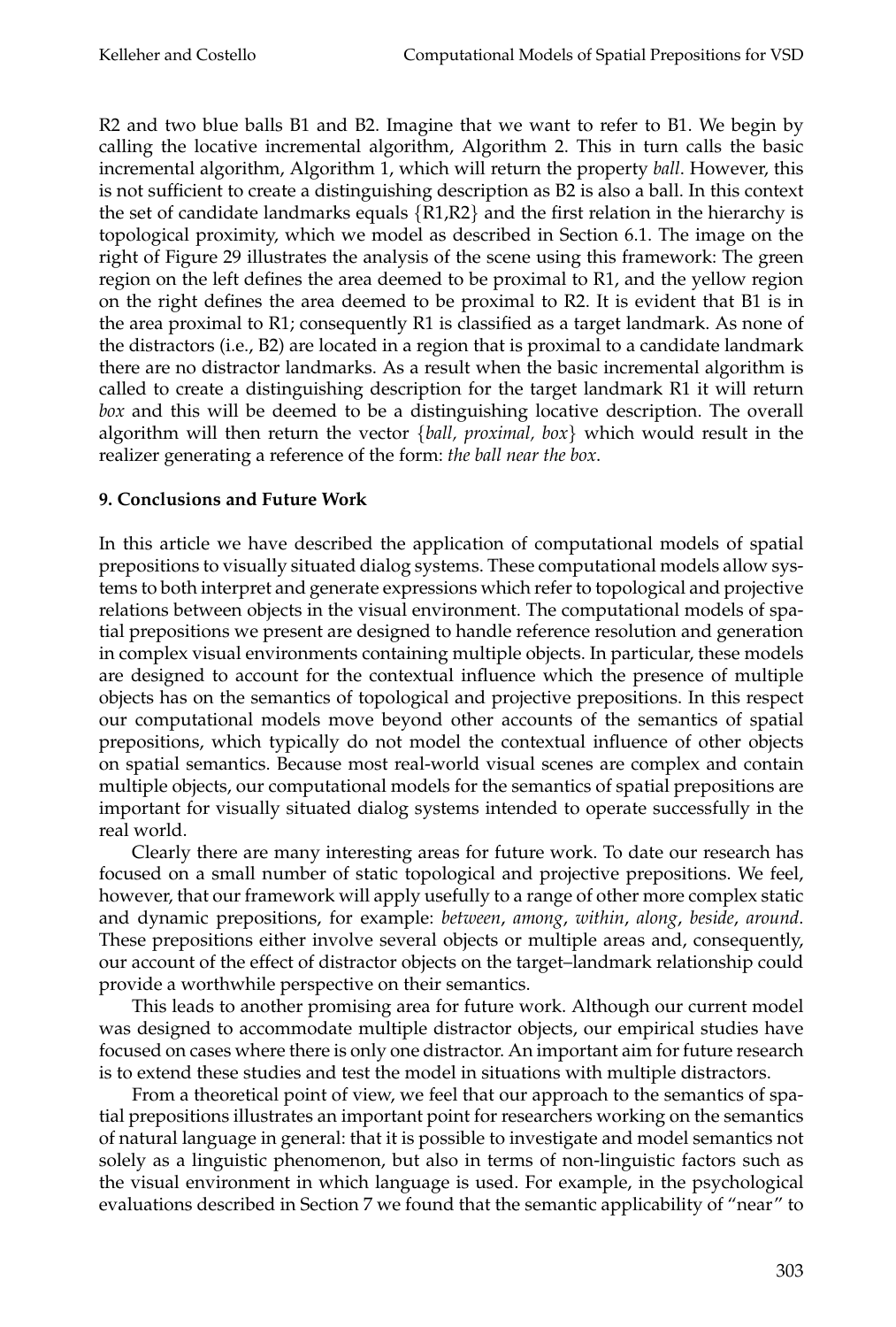the relationship between a target and a landmark object was reliably influenced by the presence and location of a third, distractor, object, which was not part of the linguistic context. That the semantics of language is influenced by non-linguistic factors is an old point and an obvious one: however, we think that our research on visually-situated dialog systems makes a useful contribution by showing that these systems provide ideal testbeds for investigating the interaction between language and vision, and for developing detailed and useful computational models of how those interactions work.

# **References**

- Baldridge, J. and G. J. M. Kruijff. 2002. Coupling CCG and hybrid logic dependency semantics. In *Proceedings of the 40th Annual Meeting of the Association for Computational Linguistics (ACL-02)*, pages 319–326, Philadelphia, PA.
- Baldridge, J. and G. J. M. Kruijff. 2003. Multi-modal combinatory categorial grammar. In *Proceedings of the 10th Conference of the European Chapter of the Association for Computational Linguistics (EACL-03)*, volume 1, pages 211–218, Budapest.
- Beermann, D. and L. Hellan. 2004. Semantic decomposition in a computational HPSG grammar: A treatment of aspect and context-dependent directionals. In *Proceedings of the HPSG04 Conference*, pages 357–377, Leuven.
- Bunt, H. 1994. Context and dialogue control. *Think*, 3:19–31.
- Cahill, A., M. Burke, R. O'Donovan, J. van Genabith, and A. Way. 2004. Long-distance dependency resolution in automatically acquired wide-coverage PCFG-based LFG approximations. In *Proceedings of the 42nd Annual Meeting of the Association for Computational Linguistics (ACL-04)*, pages 320–327, Barcelona.
- Carletta, J., A. Isard, S. Isard, J. C. Kowtko, G. Doherty-Sneddon, and A. H. Anderson. 1997. The reliability of a dialogue structure coding scheme. *Computational Linguistics*, 23(1):13–32.
- Carlson-Radvansky, L. A. and G. D. Logan. 1997. The influence of reference frame selection on spatial template construction. *Journal of Memory and Language*, 37:411–437.
- Cohn, A. G., B. Bennett, J. M. Gooday, and N. Gotts. 1997. RCC: A calculus for region based qualitative spatial reasoning. *GeoInformatica*, 1:275–316.
- Coventry, K. R. 1998. Spatial prepositions, functional relations, and lexical specification. In P. Olivier and K. P. Gapp, editors, *Representation and Processing of Spatial Expressions*. Lawrence Erlbaum Associates, Hillsdale, NJ, pages 247–262.
- Coventry, K. R. and S. Garrod. 2004. Saying, *Seeing and Acting. The Psychological Semantics of Spatial Prepositions*. Essays in Cognitive Psychology Series. Lawrence Erlbaum Associates, Hillsdale, NJ.
- Dale, R. and N. Haddock. 1991. Generating referring expressions involving relations. In *Proceedings of the 5th Conference of the European Chapter of the Association for Computational Linguistics (EACL-91)*, pages 161–166, Berlin.
- Dale, R. and E. Reiter. 1995. Computatinal interpretations of the gricean maxims in the generation of referring expressions. *Cognitive Science*, 18:233–263.
- Fuhr, T., G. Socher, C. Scheering, and G. Sagerer. 1998. A three-dimensional spatial model for the interpretation of image data. In P. Olivier and K. P. Gapp, editors, *Representation and Processing of Spatial Expressions*. Lawrence Erlbaum Associates, Hillsdale, NJ, pages 103–118.
- Gapp, K. P. 1994. Basic meanings of spatial relations: Computation and evaluation in 3D space. In *Proceedings of the 12th National Conference on Artificial Intelligence (AAAI-94)*, Seattle, WA, pages 1393–1398.
- Gapp, K. P. 1995. An empirically validated model for computing spatial relations. In *Proceedings of the 19th German Conference on Artificial Intelligence (KI-95)*, Bielefeld, Germany, pages 245–256.
- Gardent, C. 2002. Generating minimal definite descriptions. In *Proceedings of the 40th Annual Meeting of the Association of Computational Linguistics (ACL-02)*, pages 96–103, Philadelphia, PA.
- Garrod, S., G. Ferrier, and S. Campbell. 1999. In and on: Investigating the functional geometry of spatial prepositions. *Cognition*, 72:167–189.
- Gawron, J. M. 1986. Situations and prepositions. *Linguistics and Philosophy*, 9(3):327–382.
- Gorniak, P. and D. Roy. 2004. Grounded semantic composition for visual scenes. *Journal of Artificial Intelligence Research*, 21:429–470.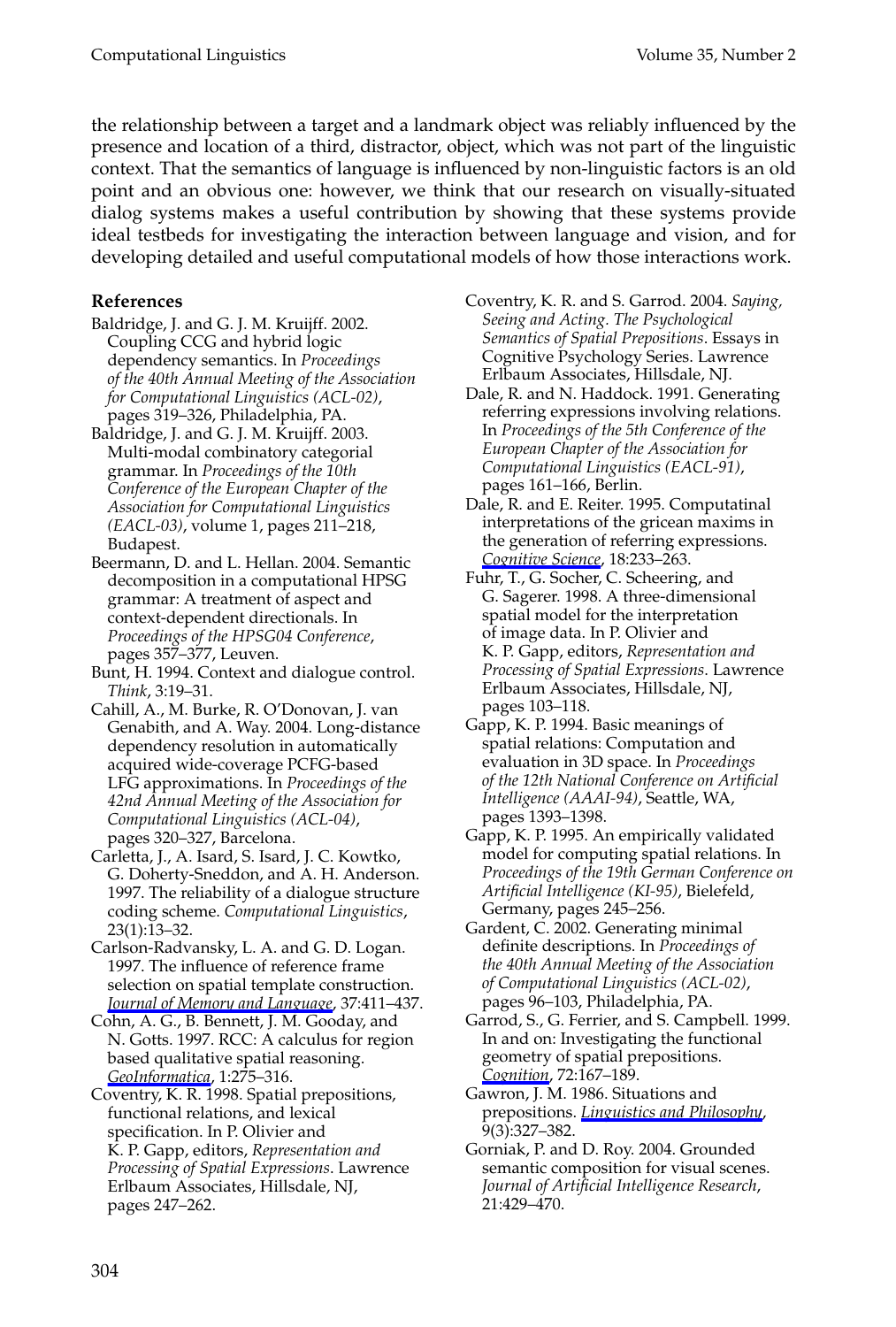Hajicová, E. 1993. Issues of Sentence Structure *and Discourse Patterns*, volume 2 of *Theoretical and Computational Linguistics*. Charles University Press, Prague.

Hayward, W. G. and M. J. Tarr. 1995. Spatial language and spatial representation. *Cognition*, 55:39–84.

Herskovits, A. 1986. *Language and Spatial Cognition: An Interdisciplinary Study of Prepositions in English*. Studies in Natural Language Processing. Cambridge University Press, Cambridge, UK.

Horacek, H. 1997. An algorithm for generating referential descriptions with flexible interfaces. In *Proceedings of the 35th Annual Meeting of the Association for Computational Linguistics*, pages 206–213, Madrid.

Jackendoff, R. 1983. *Semantics and Cognition*. Current Studies in Linguistics. The MIT Press, Cambridge, MA.

Kelleher, J., F. Costello, and J. van Genabith. 2005. Dynamically structuring, updating and interrelating representations of visual and lingusitic discourse context. **Artificial** *Intelligence*, 167(1–2):62–102.

Kelleher, J. and J. van Genabith. 2004. Visual salience and reference resolution in simulated3D environments. *AI Review*, 21(3-4):253–267.

Kelleher, J. and J. van Genabith. 2006. A computational model of the referential semantics of projective prepositions. In P. Saint-Dizier, editor, *Syntax and Semantics of Prepositions*, Speech and Language Processing. Kluwer Academic Publishers, Dordrecht, The Netherlands, pages 199–216.

Kelleher, J. D. and G. J. Kruijff. 2006. Incremental generation of spatial referring expressions in situated dialog. In *Proceedings of the 3rd Joint Conference of the International Committee on Computational Linguistics and the Association for Computational Linguistics (COLING/ACL-06)*, pages 1041–1048, Sydney.

Kelleher, J. D., G. J. Kruijff, and F. Costello. 2006. Proximity in context: an empirically grounded computation model of proximity for processing topological spatial expressions. In *Proceedings of the 3rd Joint Conference of the International Committee on Computational Linguistics and the Association for Computational Linguistics (COLING/ACL-06)*, pages 745–752, Sydney.

Klein, M. 1999. An overview of the state of the art of coding schemes for dialogue act annotation. In V. Matousek, P. Mautner, J. Oceliková, and P. Sojka, editors, *Text*, *Speech and Dialogue (TSD'99)*, Lecture Notes in Computer Science. Springer, Berlin/Heidelberg, pages 274–297.

- Krahmer, E. and M. Theune. 2002. Efficient context-sensitive generation of referring expressions. In K. van Deemter and R. Kibble, editors, *Information Sharing: Reference and Presupposition in Language Generation and Interpretation*. CLSI Publications, Stanford, CA, pages 223–263.
- Kruijff, Geert-Jan, John Kelleher, and Nick Hawes. 2006. Information fusion for visual reference resolution in dynamic situated dialogue. In Elisabeth Andre, Laila Dybkjaer, Wolfgang Minker, Heiko Neumann, and Michael Weber, editors, In *Proceedings of Perception and Interactive Technologies (PIT06)*, volume 4021 of *Lecture Notes in Computer Science*. Springer Berlin/Heidelberg, pages 117–128.
- Kuipers, Benjamin. 2000. The spatial semantic hierarchy. *Artificial Intelligence*, 19:191–233.
- Landau, B. 1996. Multiple geometric representations of objects in language and language learners. In P. Bloom, M. Peterson, L. Nadel, and M. Garrett, editors, *Language and Space*. MIT Press, Cambridge, MA, pages 317–363.
- Levelt, W. J. M. 1996. Perspective taking and ellipsis in spatial descriptions. In M. Bloom, P. Peterson, L. Nadell, and M. Garrett, editors, *Language and Space*. MIT Press, Cambridge, MA, pages 77–108.
- Levinson, S. 1996. Frame of reference and Molyneux's question: Crosslinguistic evidence. In M. Bloom, P. Peterson, L. Nadell, and M. Garrett, editors, *Language and Space*. MIT Press, Cambridge, MA, pages 109–170.
- Levinson, S. 2003. *Space in Language and Cognition: Explorations in Cognitive Diversity*. Cambridge University Press, Cambridge, UK.

Logan, G. D. 1994. Spatial attention and the apprehension of spatial relations. *Journal of Experimental Psychology: Human Perception and Performance*, 20:1015–1036.

Logan, G. D. 1995. Linguistic and conceptual control of visual spatial attention. *Cognitive Psychology*, 12:523–533.

Logan, G. D. and D. D. Sadler. 1996. A computational analysis of the apprehension of spatial relations. In M. Bloom, P. Peterson, L. Nadell, andM. Garrett, editors, *Language and*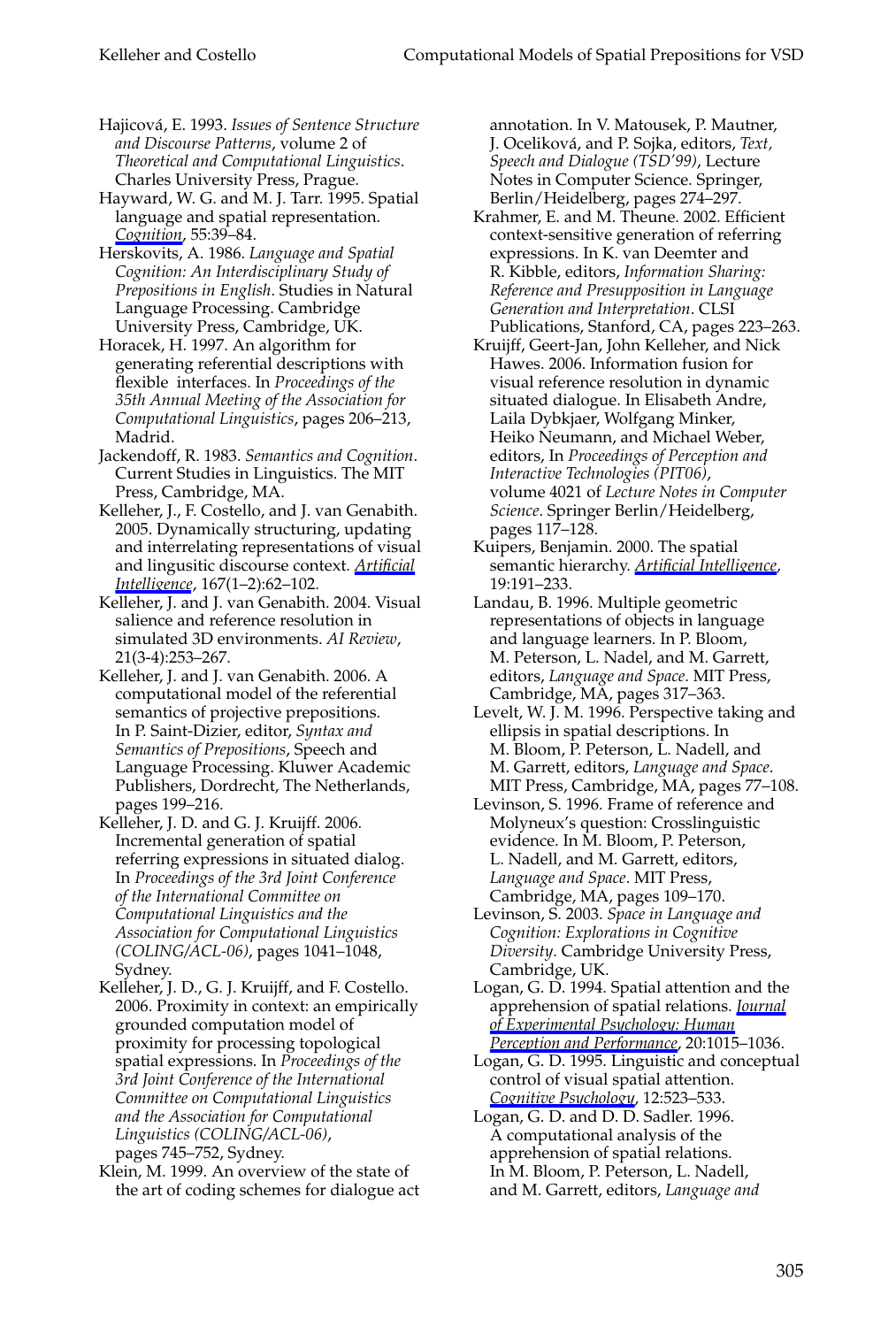*Space*. MIT Press, Cambridge, MA, pages 493–529.

- Lorch, R. F. and J. L. Myers. 1990. Regression analyses of repeated measures data in cognitive research. *Journal of Experimental Psychology: Learning, Memory, and Cognition*, 16(1):149–157.
- Olivier, P. and J. Tsujii. 1994. Quantitative perceptual representation of prepositional semantics. *Artificial Intelligence Review*, 8:147–158.

Regier, T and L. Carlson. 2001. Grounding spatial language in perception: An empirical and computational investigation. *Journal of Experimental Psychology: General*, 130(2):273–298.

- Treisman, A. and S. Gormican. 1988. Feature analysis in early vision: Evidence from search assymetries. *Psychological Review*, 95:15–48.
- Tseng, J. L. 2000. *The Representation and Selection of Prepositions*. Ph.D. thesis, University of Edinburgh.
- Varges, S. 2004. Overgenerating referring expressions involving relations and booleans. In *Proceedings of the 3rd International Conference on Natural Language Generation (INLG-04)*, pages 171–181, Brighton.
- Yamada, A. 1993. *Studies in Spatial Descriptions Understanding Based on Geometric Constraints Satisfaction*. Ph.D. thesis, University of Kyoto.